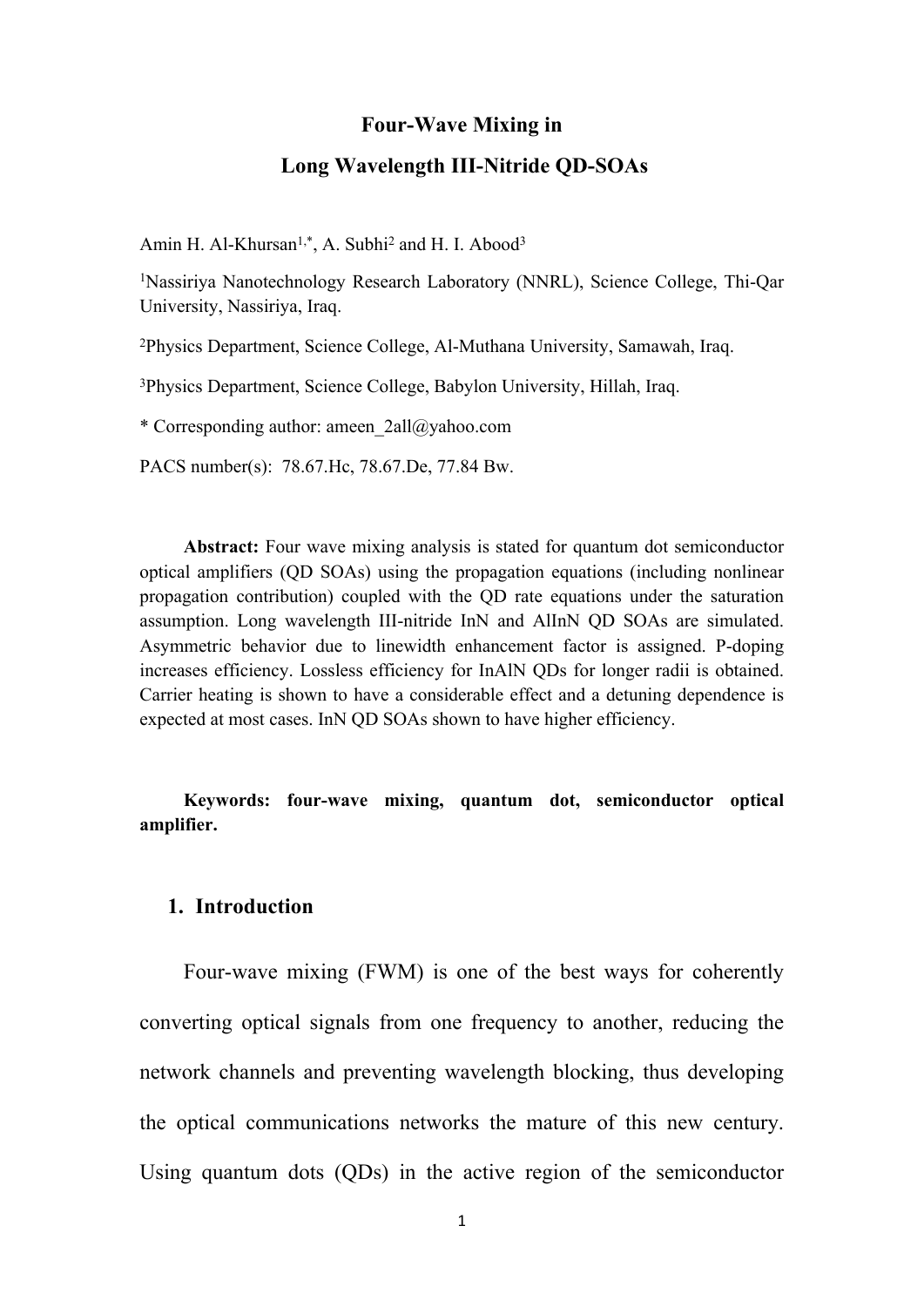optical amplifier (SOA) gets better attention in recent years due to the demonstrated features, mainly: high saturation power and broad gain bandwidth results in high efficiency conversion. QD-SOAs also attractive in eliminating destructive interference and obtaining high efficiency required for signal to noise ratio, needed for data transmission, the problem facing long wavelength conversion when bulk and quantum well SOAs are used [1,2].

FWM in QDs is related to three mechanisms: spectral hole burning (SHB), carrier density pulsation (CDP) and carrier heating (CH) which has small contribution at some QD semiconductors. Although the three mechanisms are the same as other bulk and quantum well structures but their origin here is different due to QD inhomogeneity which results from size nonuniformity and manufacture imperfections. SHB occurs as the carriers in the ground states (GS) only depletes by the pump field creating a spectral hole. Then, other carriers from excited states (ES) in the same QD relax to it. Carrier relaxation time from QD GS to ES is typically 100-250fs [3]. Due to these slower relaxation mechanisms, efficient FWM in QDs is expected where deeper spectral holes are related to these relaxations. In the CDP, the entire gain curve is reduced due to the decrease of the total carrier density in the QDs [1]. The third mechanism is the CH where lowest energy carriers removal from GS are due to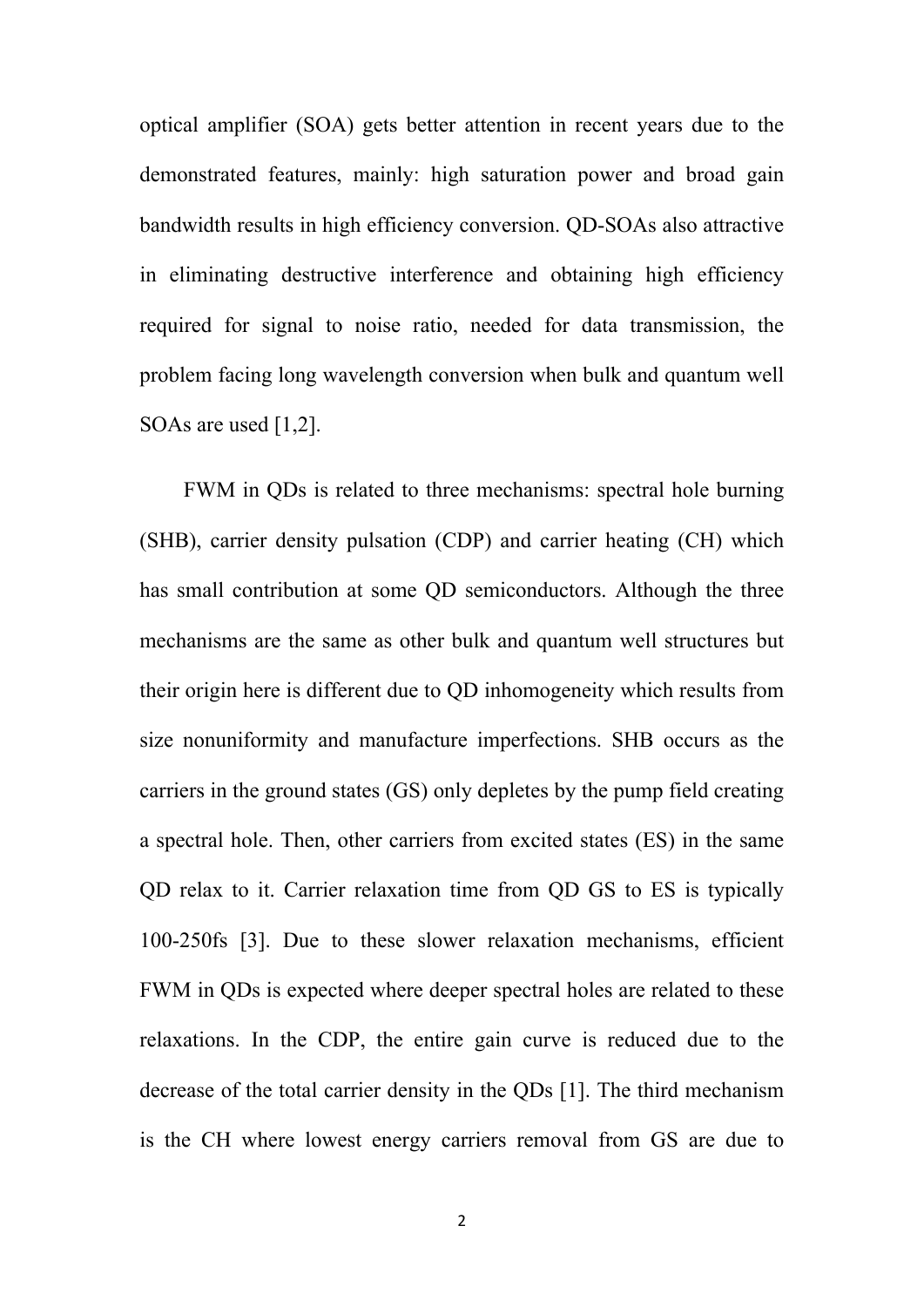stimulated emission and increasing energy of free carriers by photon absorption. Thus energy and temperature of carrier distribution increased while the lattice temperature remains unchanged. These hot carriers are then cool down by carrier-phonon collisions. Either of density matrix theory or propagation wave equations is used to derive FWM models [1- 5]. No one of these theories discusses the nonlinear wave propagation effect in QD SOAs. Following the way of Mecozzi et al. [6] we derive an analytical model describing FWM in QD SOAs using the propagation equations (including nonlinear propagation contribution) coupled with the QD rate equations using the assumption relevant for the applications in which the output probe signal higher than the output of the conjugate. ES is included in the analysis in addition to GS of QDs. The study covers IIInitride QD-SOAs working at the mid-infrared region where they get, now, a considerable importance in researches due to their application in high-power high speed and telecommunications [7].

# **2. Four Wave Mixing Theory**

#### **2.1 Rate Equations System**

The rate equations used to describe carrier density dynamics in the QD-SOA is the following system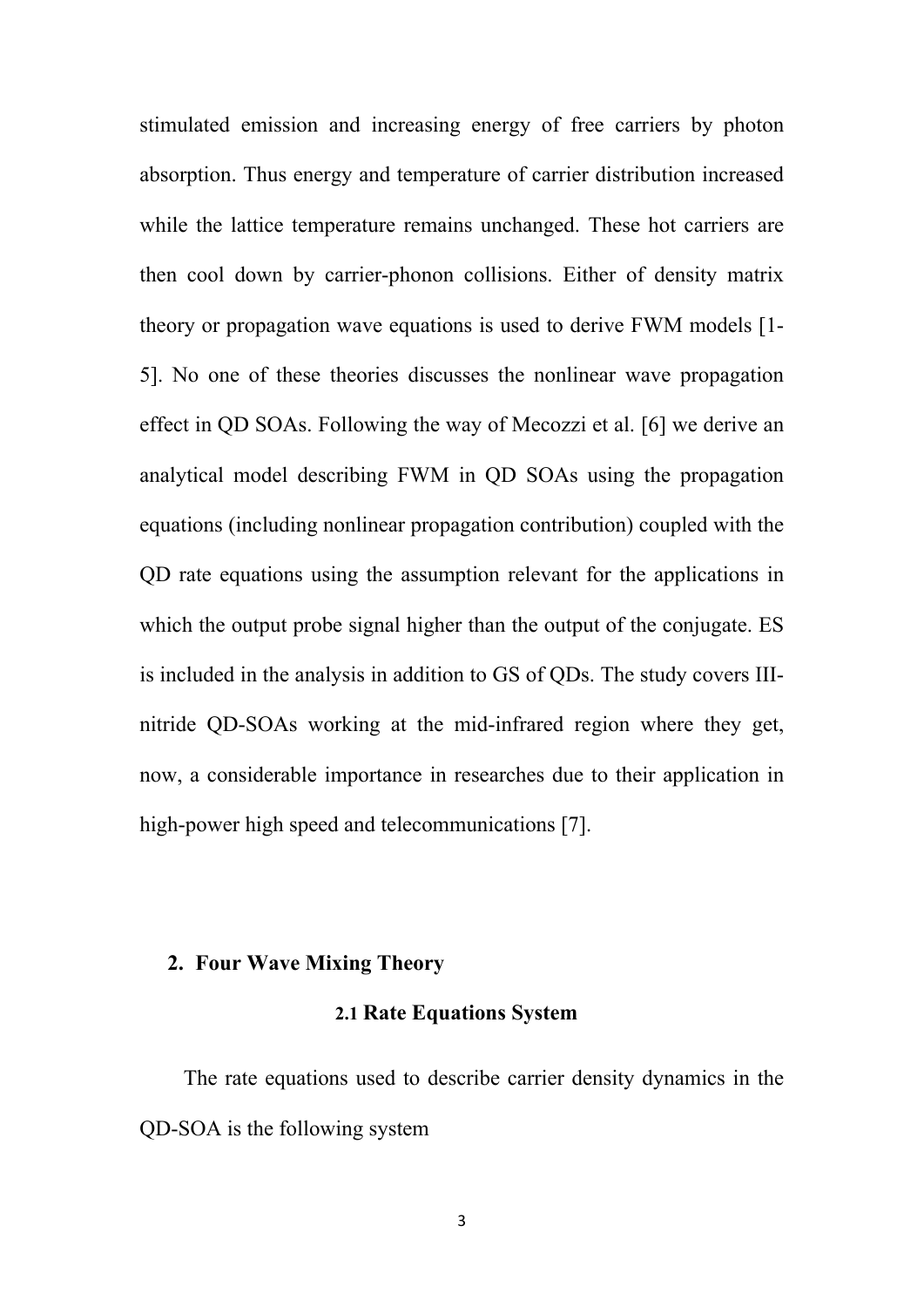$$
\frac{dN_{WL}}{dt} = \frac{J}{eL_W} - \frac{N_{WL}}{\tau_{wr}} - \frac{N_{WL}}{\tau_{we}} + \frac{N_{ES}}{\tau_{ew}}
$$
(1*a*)  

$$
\frac{dN_{ES}}{dt} = \frac{N_{WL}}{\tau_{we}} + \frac{N_{GS}}{\tau_{ge}} - \frac{N_{ES}}{\tau_{eg}} - \frac{N_{ES}}{\tau_{ew}} - \frac{N_{ES}}{\tau_{r}}
$$
(1*b*)

$$
\frac{dN_{GS}}{dt} = \frac{N_{ES}}{\tau_{eg}} - \frac{N_{GS}}{\tau_r} - \frac{N_{GS}}{\tau_{ge}} - \Gamma g_{GS} |E|^2 \qquad (1c)
$$

The carrier dynamics processes of the above system are schematically represented in Fig. 1. Electrons are injected with a current density *J* into the  $In_xAl_{1-x}N$  wetting layer (WL) with a thickness  $L_W$  (the effect of clad layer is neglected) then captured at a relatively slow-rate  $(\tau_{we})$  into the InN (or In<sub>x</sub>Al<sub>1-x</sub>N) QD ES, which works as a common reservoir. an escape components from ES to WL at a rate ( $\tau_{ew}$ ) and from GS to ES at a rate  $(\tau_{ge})$  is also included. The carriers are then captured in the GS at a rate  $(\tau_{eg})$ . The spontaneous radiative life time components are also contributes in these dynamics at rates  $(\tau_{wr})$  in the WL and  $(\tau_r)$  in the QD GS and ES. In the system of Eqs. (1), *e* is the electron charge, Γ is the optical confinement factor, *gGS* is the gain assumed here due to QD GS transitions only and the contribution of the ES is neglected. This assumption coincides with many recent literatures in this field. To include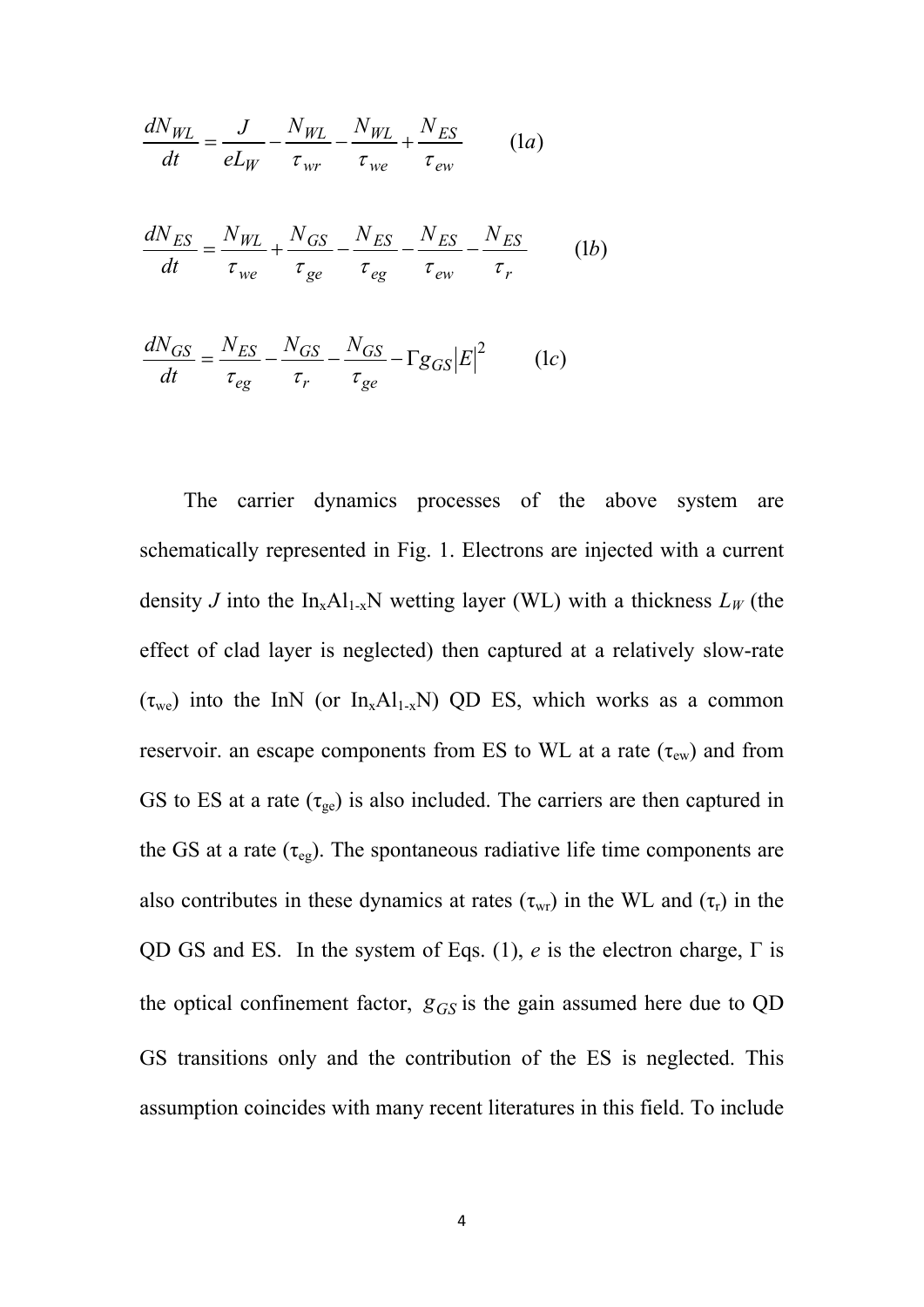the propagation effects [8], we began from the propagation wave equation in the QD active region which can be written as follows

$$
\frac{dE(z,t)}{dz} = \left(\frac{1}{2}g + ik_{nl}\right)E(z,t) \tag{2}
$$

 $E(z,t)$  is the electric field amplitude in the QD-SOA and can be written as

$$
E(z,t) = A_j(z) \exp(i w_j t) \tag{3}
$$

where  $j=0$ ,  $1$ ,  $2$  for pump, probe, and conjugate waves, respectively,  $i$  is the imaginary number while the slowly varying envelope  $A_j(z)$  is defined as

$$
A_j(z) = E_j(z) \exp(ik_j z) \qquad (4)
$$

The frequency  $W_j$  is defined as

$$
w_j = w_0 - l\Omega
$$
,  $l = 0, -1, +1, \dots$  For  $j = 0, 1, 2$ , respectively.

Then the electric field amplitude becomes

$$
E(z,t) = E_1 \exp(ik_1 z - i(w_0 + \Omega)t) + E_0 \exp(ik_0 z - iw_0 t)
$$
  
+ 
$$
E_2 \exp(ik_2 z - i(w_0 - \Omega)t)
$$
 (5)

The three beams in which the electrical field has been decomposed are the pump  $E_0$  at frequency  $W_0$ , the probe  $E_1$  at frequency  $W_0 + \Omega$  and the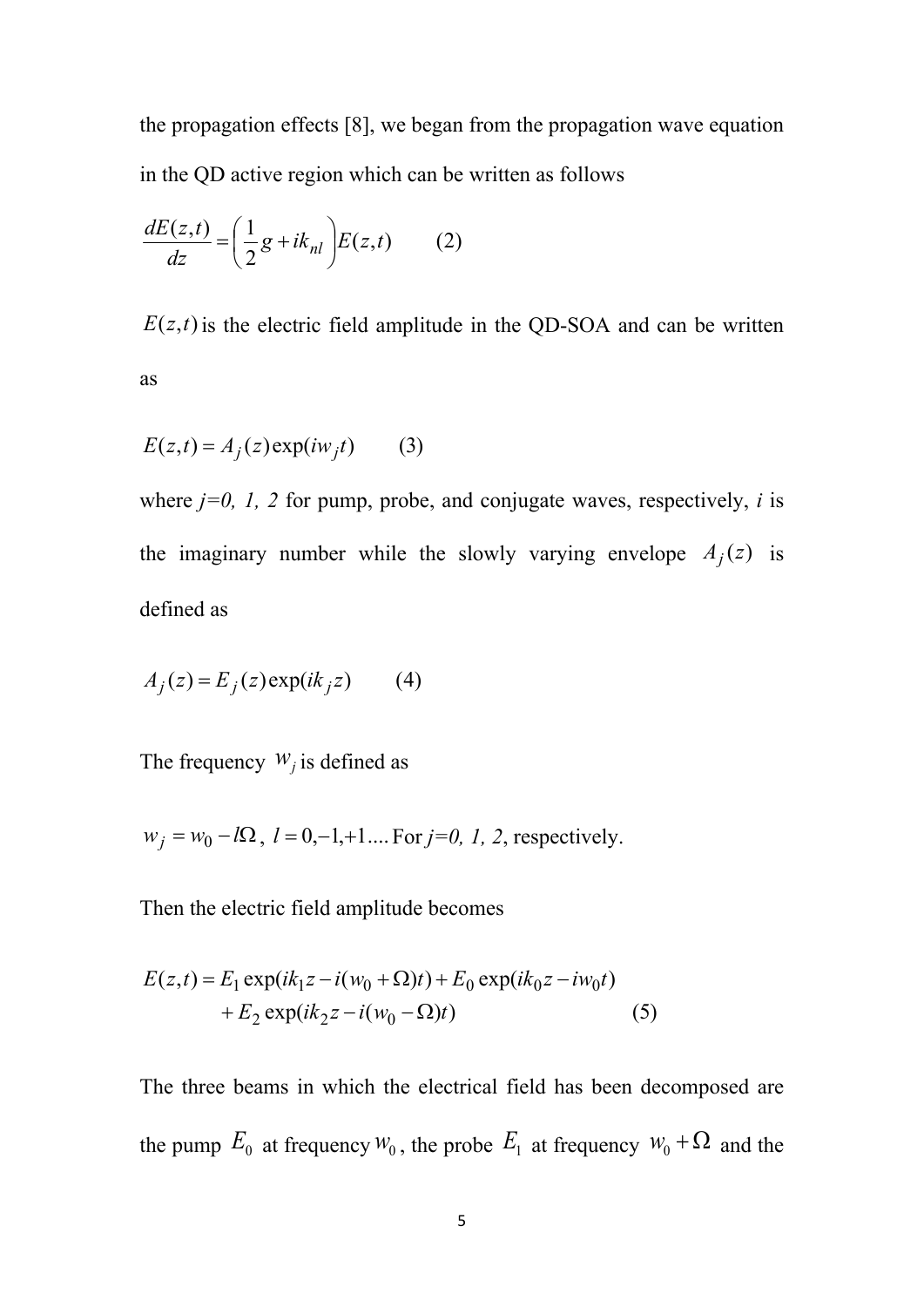conjugate  $E_2$  at frequency  $W_0 - \Omega$ , see Fig. 2. The total gain in the QD SOA including spectral-hole burning and carrier heating can be written as [6]

$$
g_{GS} = a(N_{GS} - N_0) \left[ 1 - \varepsilon_{sh} \int_0^\infty h_{sh}(t') \Big| E(t - t') \Big|^2 dt' \right] - g_o \varepsilon_{ch} \int_0^\infty h_{ch}(t') \Big| E(t - t') \Big|^2 dt' \tag{6}
$$

, for the nonlinear contribution to the wave number we have

$$
k_{nl} = \frac{1}{2} \left[ \alpha a (N_{GS} - N_0) - g_o \varepsilon_{ch} \beta \int_0^\infty h_{ch}(t) \left| E(t - t') \right|^2 dt' \right] \tag{7}
$$

This contribution recognizes the model from other FWM models. Here, *a* is the differential gain factor,  $N_{GS}$  is the carrier density in the GS,  $N_o$  is the carrier density at transparency,  $\alpha$  is the linewidth enhancement factor. The linear response functions of the gain to a change of carrier temperature and distribution of intraband population are  $h_{ch}(t)$  and  $h_{sh}(t)$ , respectively. The parameters  $\varepsilon_{ch}$  and  $\varepsilon_{sh}$  are the strength of the corresponding nonlinear processes. The normalization gain *g<sup>o</sup>* has been introduced to have the same units of  $\varepsilon_{ch}$  and  $\varepsilon_{sh}$ . The effect of the change of the electron temperature on the index is introduced through the parameter  $\beta$ . The response functions are normalized to one, i.e.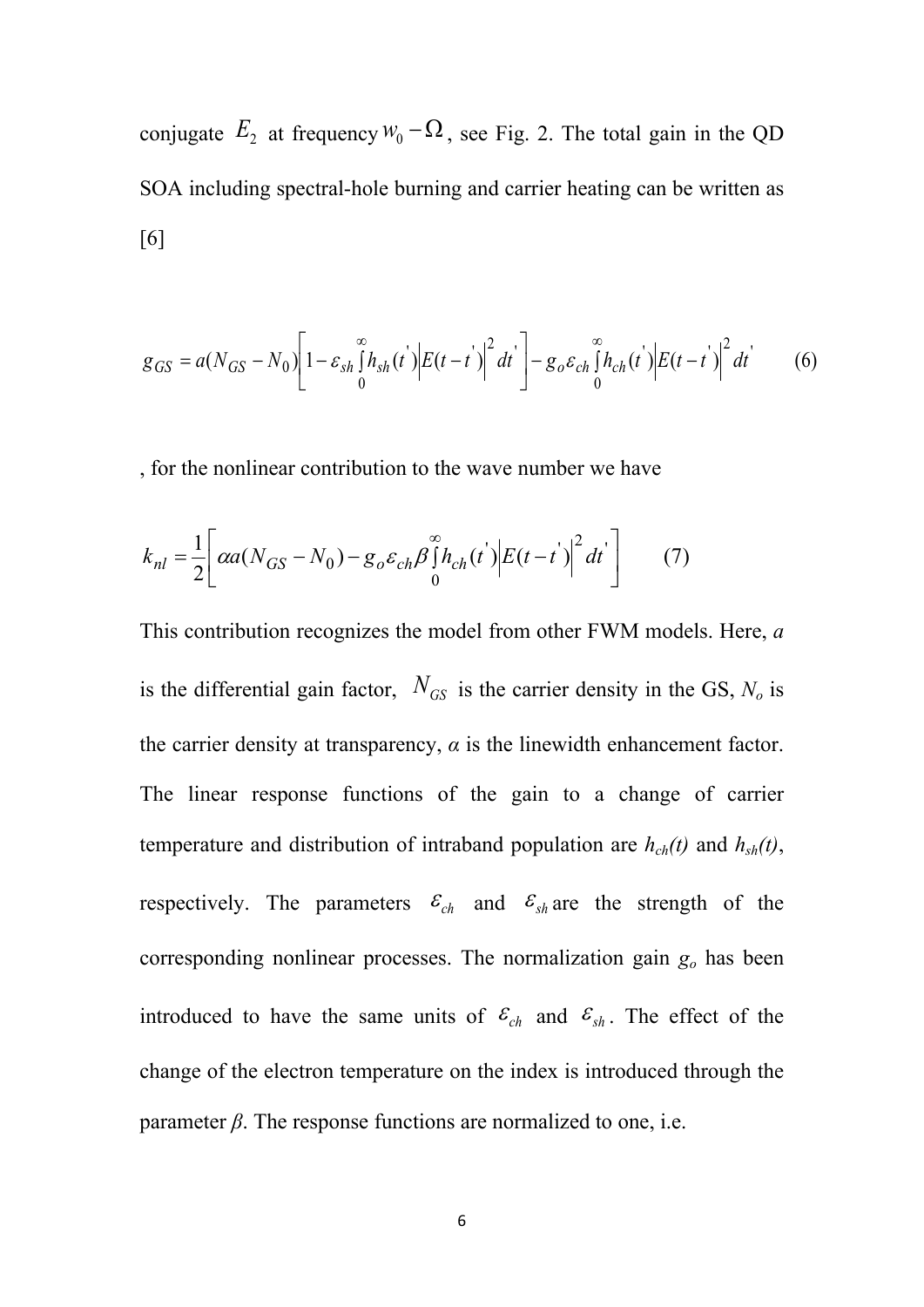$$
\int_{0}^{\infty} h_{ch}(t^{'} ) dt^{'} = \int_{0}^{\infty} h_{sh}(t^{'} ) dt^{'} = 1
$$
 (8)

The Fourier transform of the response functions are defined as

$$
h(\Omega) = \int_{0}^{\infty} h(t^{'} ) \exp(i\Omega t^{'} ) dt^{'} \qquad (9)
$$

It can be expressed analytically for both spectral hole-burning and carrier heating as follows [9]

$$
h_{ch}(\Omega) = \frac{1}{(1 - i\Omega \tau_1)(1 - i\Omega \tau_2)}\tag{10}
$$

$$
h_{sh}(\Omega) = \frac{1}{(1 - i\Omega \tau_2)}
$$
 (11)

where  $\tau_1$  is the characteristic time of the carrier-LO phonon scattering, responsible for the cooling of the carrier distribution to the lattice temperature and  $\tau_2$  is the characteristic time of the carrier-carrier scattering responsible for the filling of the hole burned by the field in the intraband carrier distribution and for the heating of the electron and hole gas. The carrier densities due to the beating between pump and probe fields can be beat in the following form

$$
N_{WL} = \overline{N}_{WL} + \Delta N_{WL} \exp(-i\Omega t) + \Delta N_{WL}^{*} \exp(i\Omega t)
$$
 (12*a*)

$$
N_{ES} = \overline{N}_{ES} + \Delta N_{ES} \exp(-i\Omega t) + \Delta N_{ES}^{*} \exp(i\Omega t)
$$
 (12b)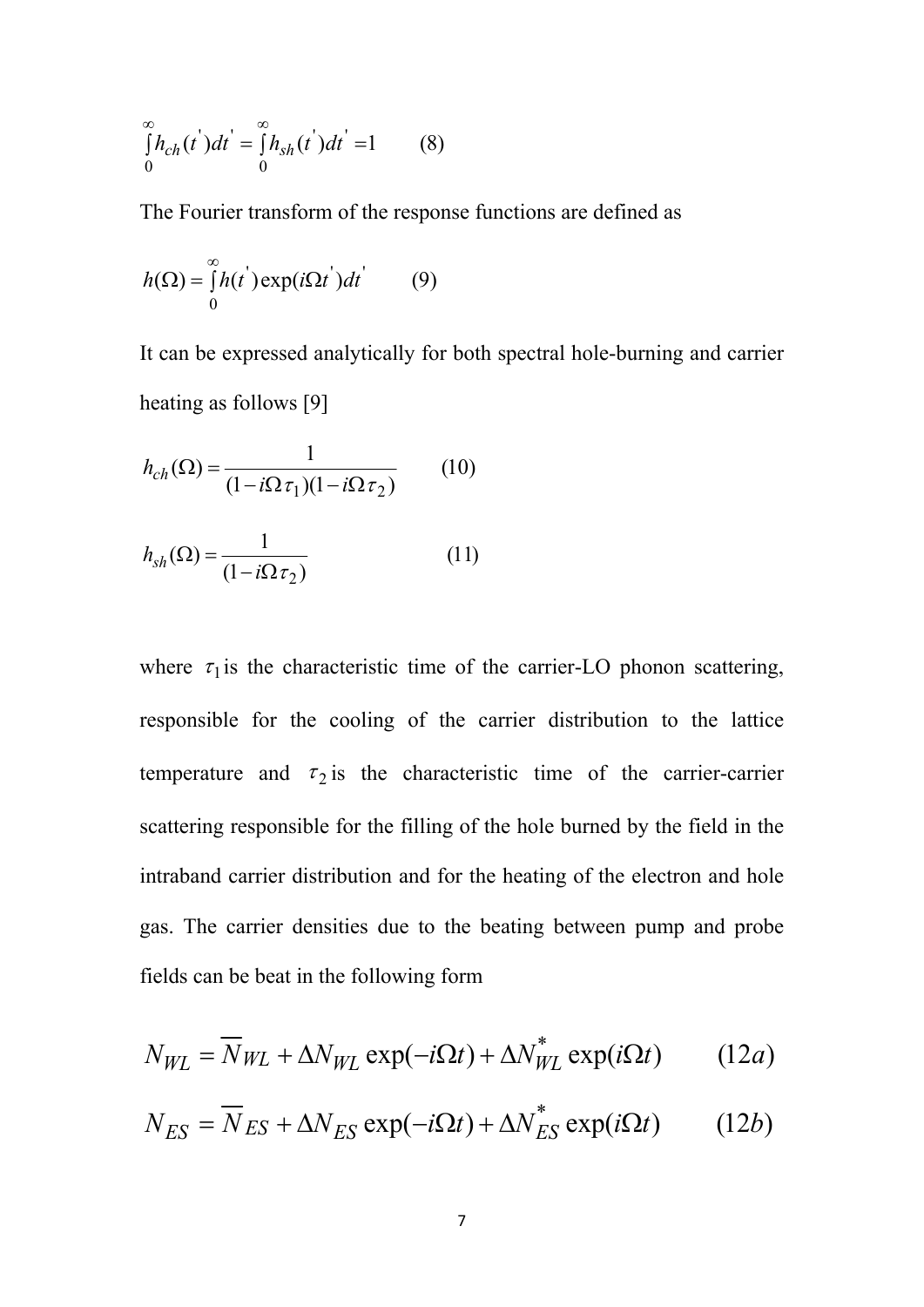$$
N_{GS} = \overline{N}_{GS} + \Delta N_{GS} \exp(-i\Omega t) + \Delta N_{GS}^* \exp(i\Omega t) \qquad (12c)
$$

We enter Eq. (12a) into Eq. (1a), to obtain three equations for the timeindependent term and for the coefficients of  $exp(\pm i\Omega t)$ , then we neglect the coefficients of  $exp(\pm i\Omega t)$ , to get, for steady-state WL carrier density

$$
\overline{N}_{WL} = \left[ \frac{J}{eL_W} + \frac{\overline{N}_{ES}}{\tau_{ew}} \right] / \left[ \frac{1}{\tau_{wr}} + \frac{1}{\tau_{we}} \right]
$$
(13)

By the same way, entering Eqs. (12b) and (13) into Eq. (1b), to get for steady-state ES carrier density

$$
\overline{N}_{ES} = \left\{ \left[ \left( \frac{1}{\tau_{we}} \frac{J}{eL_W} \right) / \left( \frac{1}{\tau_{wr}} + \frac{1}{\tau_{we}} \right) \right] + \overline{N}_{ES} \frac{1}{\tau_{ge}} \right\} / \left\{ \frac{1}{\tau_{eg}} + \frac{1}{\tau_{ew}} \right\}
$$

$$
+ \frac{1}{\tau_r} - \left[ \left( \frac{1}{\tau_{we}} + \frac{1}{\tau_{ew}} \right) / \left( \frac{1}{\tau_{wr}} + \frac{1}{\tau_{we}} \right) \right] \right\} \qquad (14)
$$

Using Eqs. (12c), (14) and (6) after neglecting all the terms proportional to  $\varepsilon_{ch}$  and  $\varepsilon_{sh}$ , in Eq. (1c), neglecting the coefficients of  $\exp(\pm i\Omega t)$ . to get, for steady-state case

$$
\frac{J}{eL_W} \frac{\tau_{wr}}{\tau_{we} + \tau_{wr}} \frac{\tau_{ge}}{\tau_{DR}} - \overline{N}_{GS} \frac{1}{\tau_D} - \Gamma a (\overline{N}_{GS} - \overline{N}_{GSo}) S - \Gamma a \Delta N_{GS} (E_0 E_1^* + E_2 E_0^*)
$$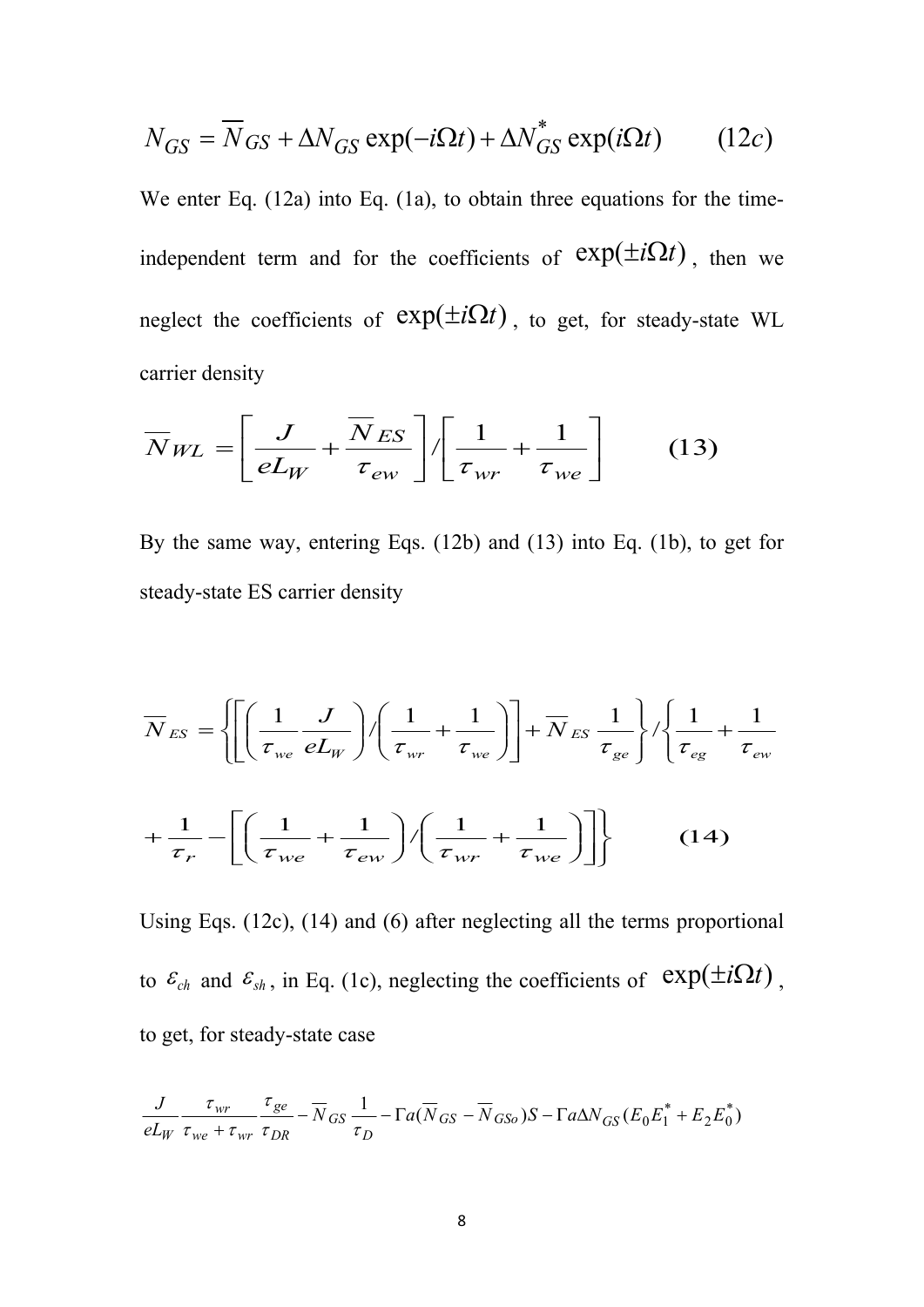$$
-\Gamma a \Delta N_{GS}^* (E_1 E_0^* + E_0 E_2^*) = 0 \tag{15}
$$

where

$$
\frac{1}{\tau_D} = \frac{1}{\tau_r} + \frac{1}{\tau_{ge}} - \frac{1}{\tau_{DR}} \qquad (16)
$$
\n
$$
\tau_{DR} = \tau_{eg} \tau_{ge} \left\{ \frac{1}{\tau_{eg}} + \frac{1}{\tau_{ew}} - \frac{1}{\tau_r} - \left( 1 / \left[ \tau_{we} \tau_{ew} \left( \frac{1}{\tau_{wr}} + \frac{1}{\tau_{we}} \right) \right] \right) \right\} \qquad (17)
$$
\n
$$
S = |E_0|^2 + |E_1|^2 + |E_2|^2 \qquad (18)
$$

Neglecting the terms proportional to  $\Delta N_{GS} \Delta N_{GS}^*$  in Eq. (15) to get

$$
\Gamma a(\overline{N}_{GS} - \overline{N}_{GSo}) = \frac{\Gamma \overline{g}}{1 + S/P_{sat}} \qquad (19)
$$

where

$$
\frac{1}{g} = \frac{aJ}{eL_W} \frac{\tau_{wr}\tau_D}{\tau_{we} + \tau_{wr}} \frac{\tau_{ge}}{\tau_{DR}} - a\overline{N}_{GSo}
$$
 (20)

$$
P_{sat} = \frac{1}{\Gamma a \tau_D} \qquad (21)
$$

 $\overline{g}$  is the unsaturated gain coefficient, and  $P_{sat}$  is the saturation power, introducing *p* as a new parameter defined as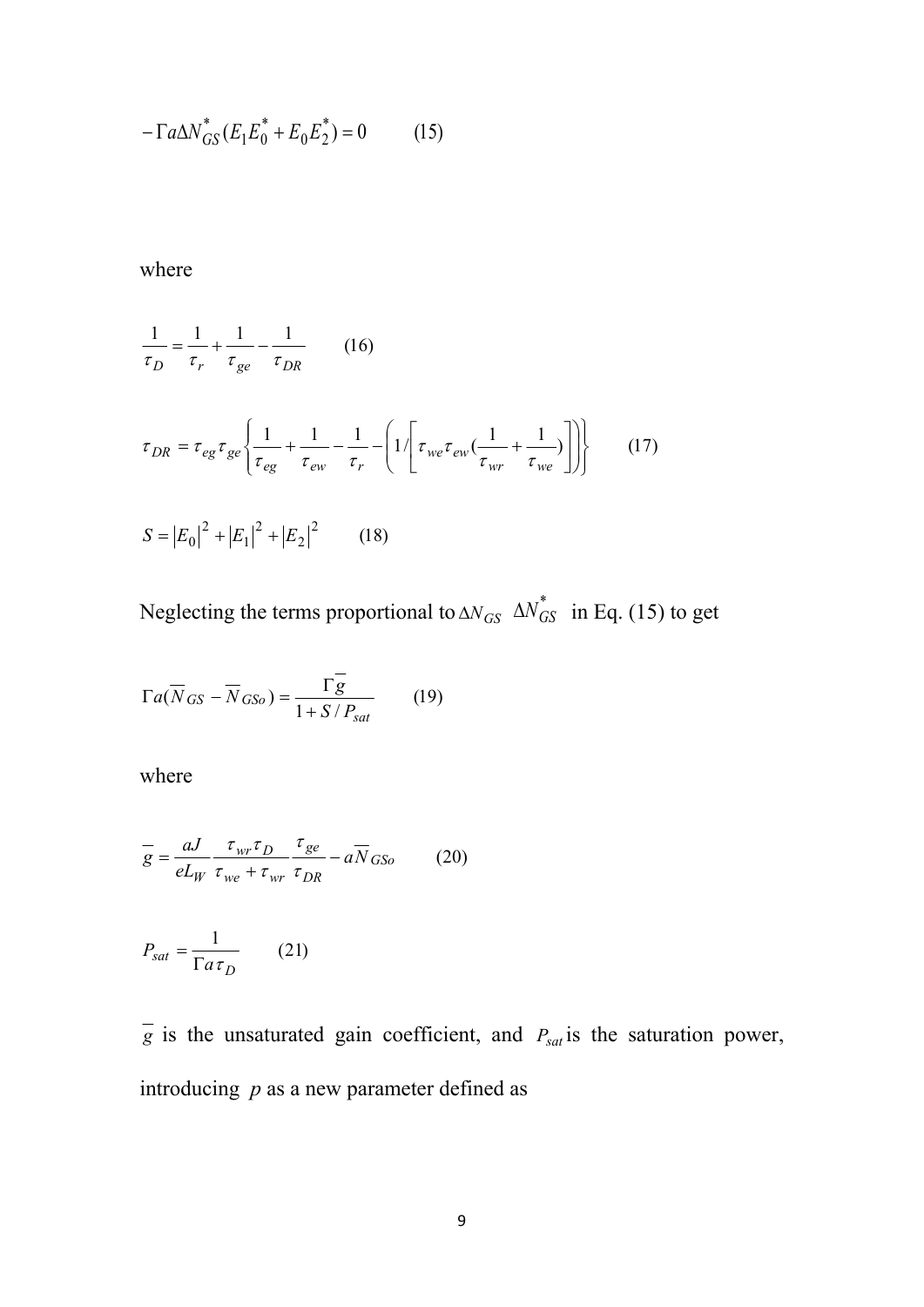$$
p(z,t) = \frac{|E(z,t)|^2}{P_{sat}} \qquad (22)
$$

By using Eq. (5), we get

$$
p(z,t) = p_S(z) + p_{12}(z) \exp(-i\Omega t) + p_{21}(z) \exp(i\Omega t) + ... \tag{23}
$$

where

$$
p_S = S / P_{sat} \qquad (24)
$$

from Eq. (18), we get

 $p_S = p_0 + p_1 + p_2$  (25*a*)

where

$$
p_0 = |E_0|^2 / P_{sat}
$$
 (25b)  

$$
p_1 = |E_1|^2 / P_{sat}
$$
 (25c)

$$
p_2 = |E_2|^2 / P_{sat} \qquad (25d)
$$

and

$$
p_{12} = (E_1 E_0^* + E_2^* E_0) / P_{sat}
$$
 (26)

$$
p_{21} = (E_2 E_0^* + E_1^* E_0) / P_{sat}
$$
 (27)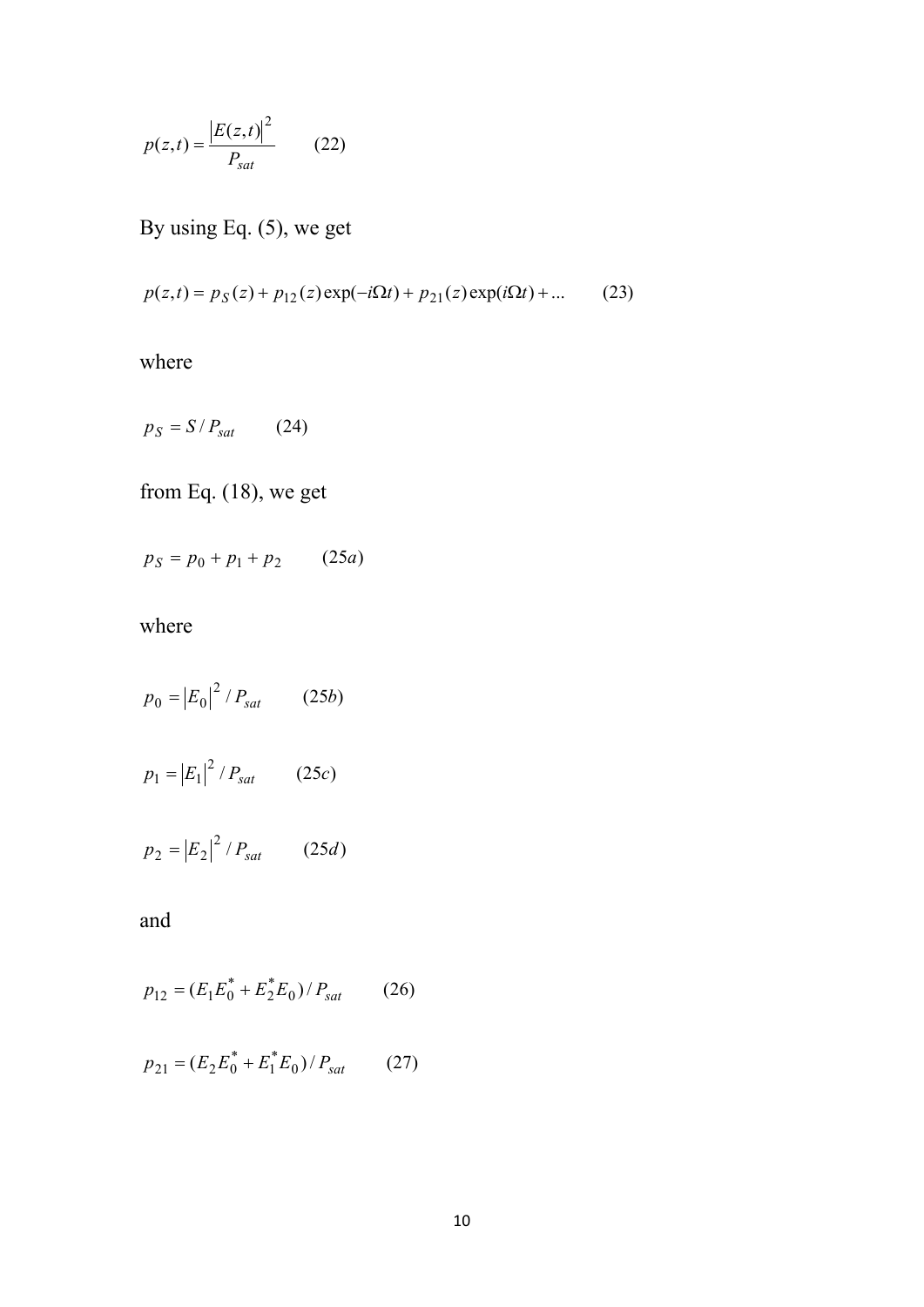Using Eqs. (12c), (14) and (6) after neglecting all the terms proportional to  $\varepsilon$ , in Eq. (1c), and taking the terms proportional  $exp(\pm i\Omega t)$  to get

$$
\Gamma a \Delta N_{GS} = -\frac{\Gamma a (N_{GS} - N_{GSo}) p_{12}}{(1 + p_S - i\Omega \tau_D)}
$$
 (28)

The propagation equations for the pump, probe and conjugate, can be obtained by substituting Eqs.  $(5)$ ,  $(6)$ ,  $(7)$  and  $(12c)$  into Eq.  $(2)$ 

$$
\frac{dp_0}{dz} = \frac{1}{4} \left\{ \gamma_{sc}^2 - \frac{\Gamma g}{1 + p_S} \left[ 2\gamma_{sc} - (1 + \alpha^2) \frac{\Gamma g}{1 + p_S} \right] \right\} p_0 \tag{29}
$$

Note that  $\gamma_{sc}$  is a loss coefficient introduced to include the scattering loss of the waveguide. Also, for probe and conjugate field propagation equations they can be obtained by considering all the terms oscillating at frequency  $w_0 + \Omega$  and  $w_0 - \Omega$  respectively, as follows

$$
\frac{dp_{1,2}}{dz} = \frac{|\Xi_{1,2}|^2}{P_{sat}}\qquad(30)
$$

where

$$
\Xi_{1,2} = \frac{1}{2} \left\{ -\gamma_{SC} + (1 - i\alpha) \frac{\overline{\Gamma g}}{1 + p_S} \left[ 1 - \frac{p_0}{1 + p_S \pm i\Omega \tau_D} \right] \right\} E_{1,2} - \frac{1}{2} (1 - i\alpha) \frac{E_0^2 E_{2,1}^*}{P_{sat}} \frac{1}{1 + p_S \pm i\Omega \tau_D} \frac{\overline{\Gamma g}}{1 + p_S}
$$
\n
$$
-\frac{1}{2} (1 - i\beta) \frac{E_0^2 E_{2,1}^*}{P_{sat}} \Gamma g_0 \varepsilon_{ch} P_{sat} h_{ch} (\mp \Omega) - \frac{1}{2} \frac{E_0^2 E_{2,1}^*}{P_{sat}} \frac{\overline{\Gamma g}}{1 + p_S} \varepsilon_{sh} P_{sat} h_{sh} (\mp \Omega) \tag{31}
$$

the upper sign refers to the probe  $E<sub>1</sub>$  and the lower to the conjugate  $E<sub>2</sub>$ .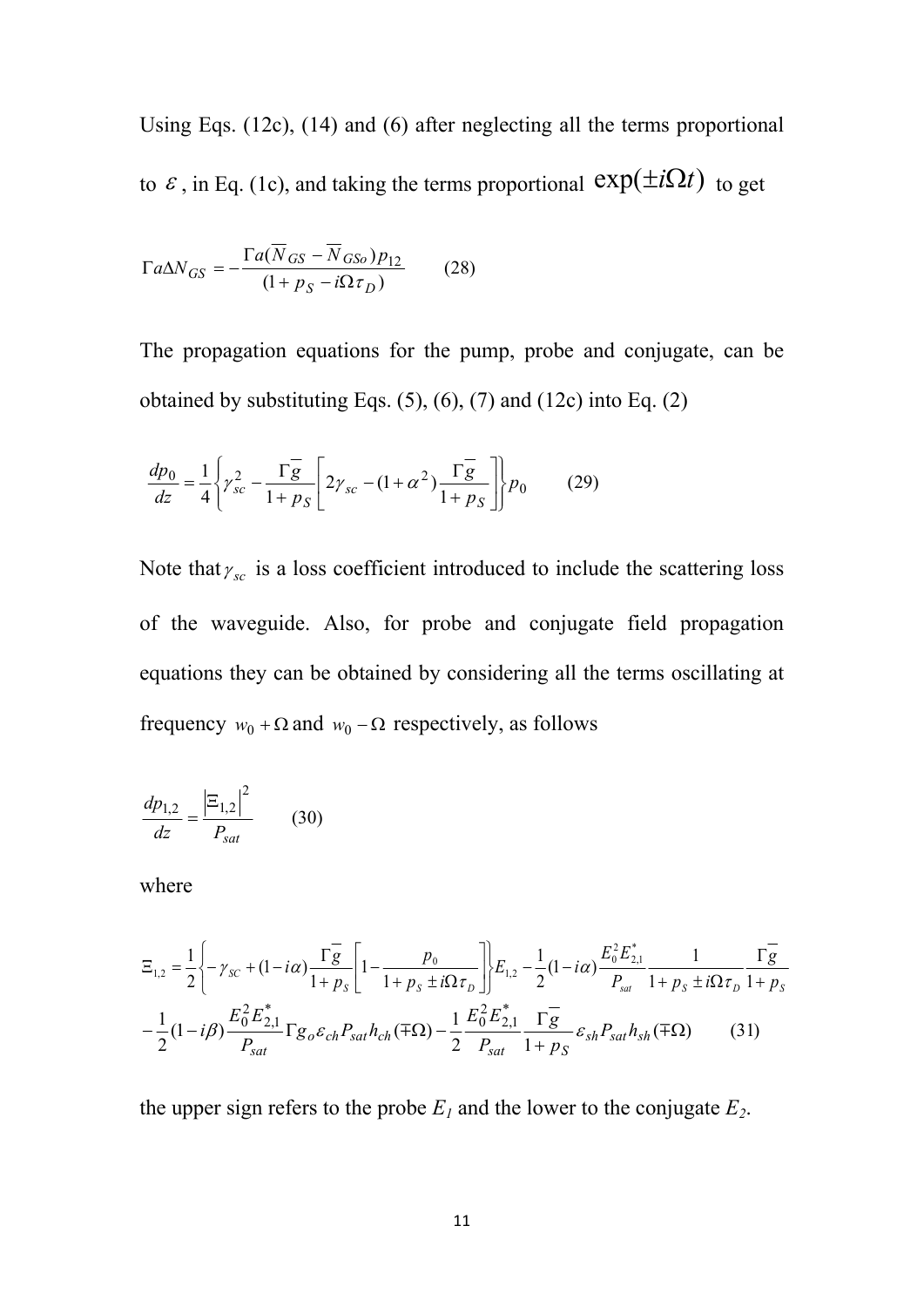# **2.2 Mode Equations Solution**

Three nonlinear equations, Eqs. (29) and (30), are obtained. Their analytical solution can be done under conditions that are often met virtually. The pump and probe are only entered while the conjugate is generated through the FWM process. The basic approximation is that we neglect in Eq. (30) for the probe all the terms proportional to the conjugate, while pump and conjugate are stay with no approximations. This is a good approximation if the intensity of the conjugate is much lower than the intensity of the probe at output. For pump wave one can write

$$
\frac{dp_0(z)}{dz} = |A_0[p_S(z)]|^2 p_0(z)
$$
 (32)

where

$$
A_0[p_S(z)] = \frac{1}{2} \left\{ -\gamma_{SC} + (1 - i\alpha) \frac{\Gamma \overline{g}}{1 + p_S} \right\} \tag{33}
$$

while for the probe

$$
\frac{dp_1(z)}{dz} = |A_1[p_S(z)]|^2 p_1(z)
$$
 (34)

where

$$
A_1[p_S(z)] = \frac{1}{2} \left\{ -\gamma_{SC} + (1 - i\alpha) \frac{\Gamma g}{1 + p_S} [1 - \frac{p_0}{1 + p_S + i\Omega \tau_D}] \right\}
$$
(35)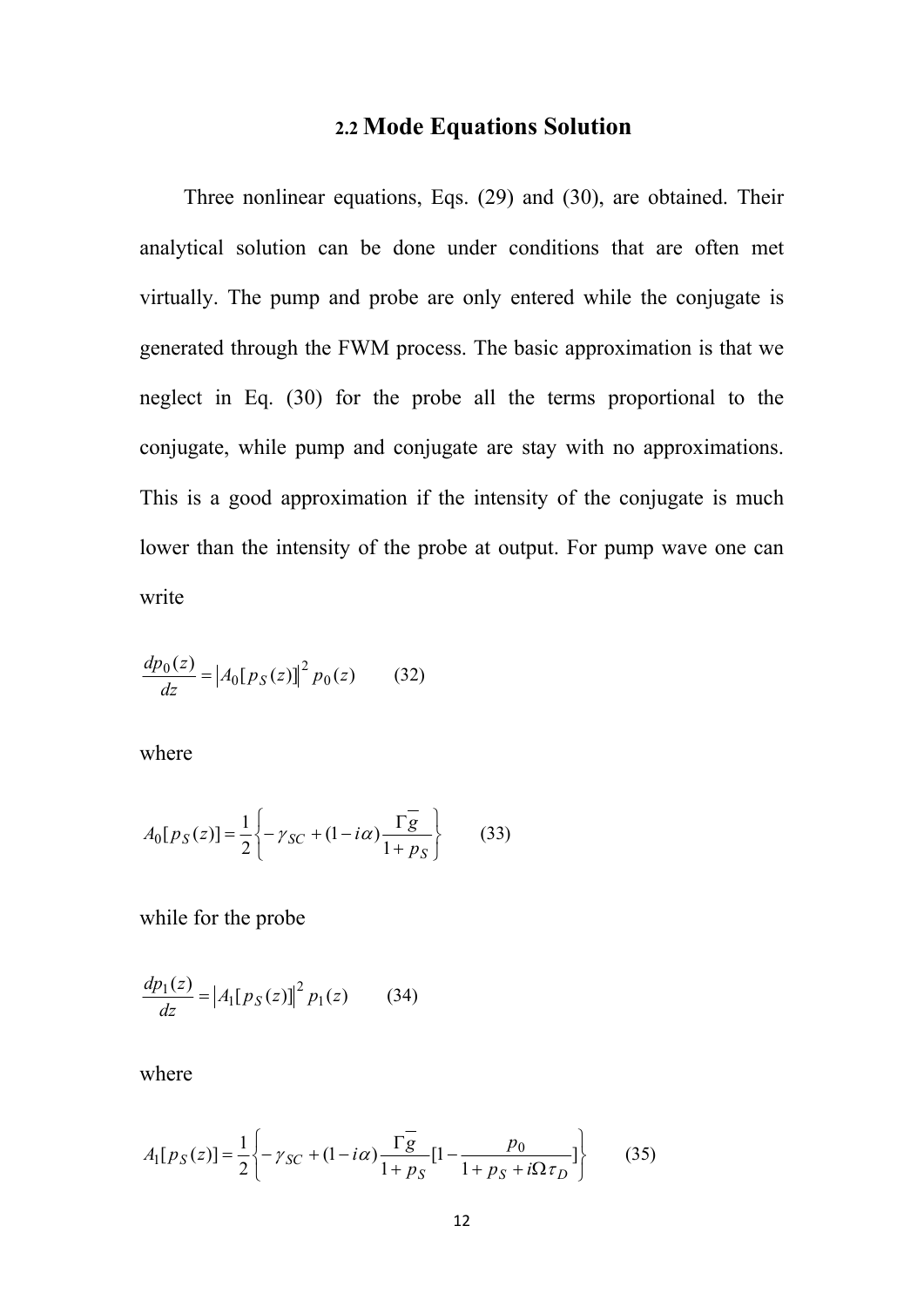For the conjugate one can write also

$$
\frac{dp_2(z)}{dz} = |A_2[p_S(z)]|^2 p_2(z) + p_0^2(z)p_1(z)|B[p_S(z)]|^2 + A_2[p_S(z)]E_2(z)\frac{E_0^{*2}(z)E_1(z)}{P_{sat}^2}B^*[p_S(z)]
$$
  

$$
A_2^*[p_S(z)]E_2^*(z)\frac{E_0^2(z)E_1^*(z)}{P_{sat}^2}B[p_S(z)] \qquad (36)
$$

where

$$
A_{2}[p_{S}(z)] = \frac{1}{2} \left\{ -\gamma_{SC} + (1 - i\alpha) \frac{\Gamma_{g}^{2}}{1 + p_{S}} [1 - \frac{p_{0}}{1 + p_{S} - i\Omega \tau_{D}}] \right\}
$$
(37)  
\n
$$
B[p_{S}(z)] = -\frac{1}{2} (1 - i\alpha) \frac{E_{0}^{2} E_{2,1}^{*}}{P_{sat}} \frac{1}{1 + p_{S} \pm i\Omega \tau_{D}} \frac{\Gamma_{g}^{2}}{1 + p_{S} - 2} - \frac{1}{2} (1 - i\beta) \frac{E_{0}^{2} E_{2,1}^{*}}{P_{sat}} \Gamma g_{0} \varepsilon_{ch} P_{sat} h_{ch} (\mp \Omega)
$$
  
\n
$$
-\frac{1}{2} \frac{E_{0}^{2} E_{2,1}^{*}}{P_{sat}} \frac{\Gamma_{g}^{2}}{1 + p_{S}} \varepsilon_{sh} P_{sat} h_{sh} (\mp \Omega)
$$
(38)

One can see that  $A_1$  and  $A_2$  are also functions of  $P_0$ , not only for  $P_s(z)$ . Eqs. (32), (34) and (36) are the approximated set that we are going to solve analytically. Since we have assumed that the conjugate is weak and generated through the FWM process, then the total power  $P<sub>s</sub>$  is taken as the sum of the pump and probe powers only

$$
p_S = p_0 + p_1 \qquad (39)
$$

Now we are consider two cases, low and high detuning.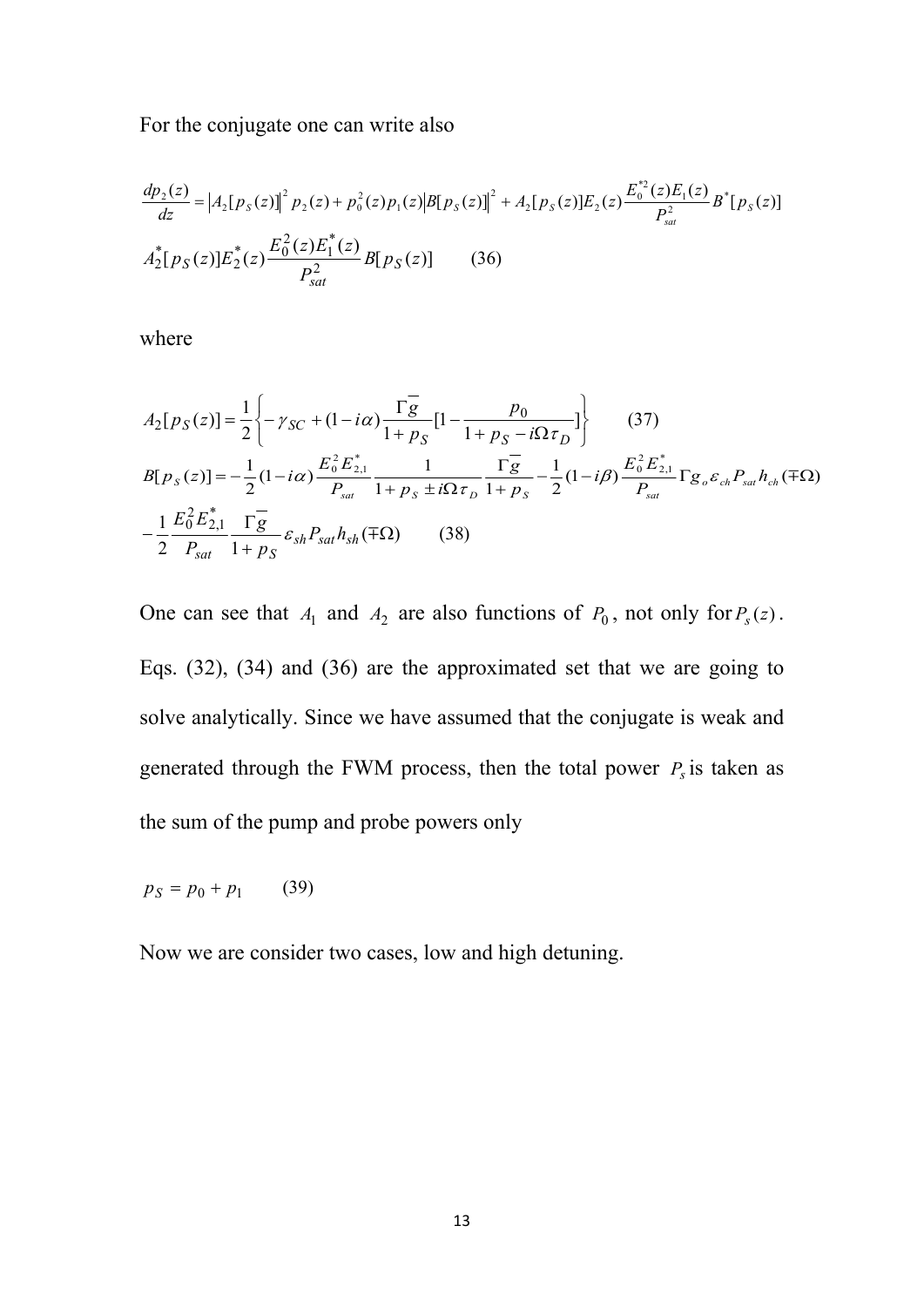### **Low Detuning**

When the detuning frequency is much lower than  $\Omega_{\rm s} = \frac{1}{\pi}$ . The  $\Omega_s = \frac{1}{\tau_D}$ . The saturation of the amplifier is set by pump and probe together. From Eqs. (32) and (34) one gets

$$
\frac{dp_0}{dz} = \frac{1}{2} \left\{ -\gamma_{sc} + \frac{\Gamma \overline{g}}{1 + \rho_S} \right\} p_0 \tag{40}
$$

and

$$
\frac{dp_1}{dz} = \frac{1}{2} \left\{ -\gamma_{sc} + \frac{\Gamma \overline{g}}{1 + \rho_S} \right\} p_1 \qquad (41)
$$

Now using Eqs. (39)-(41), one gets

$$
\frac{dp_S}{dz} = \frac{1}{2} \left\{ -\gamma_{sc} + \frac{\Gamma \overline{g}}{1 + \rho_S} \right\} p_S \tag{42}
$$

This equation is in a closed form and can be solved analytically by variables separation when the pump and probe power are given at input, see Appendix. The final result is

$$
p_S(0) = \left(\frac{1-\zeta}{\zeta}\right) \frac{1-\chi}{G-\chi} \qquad (43)
$$

where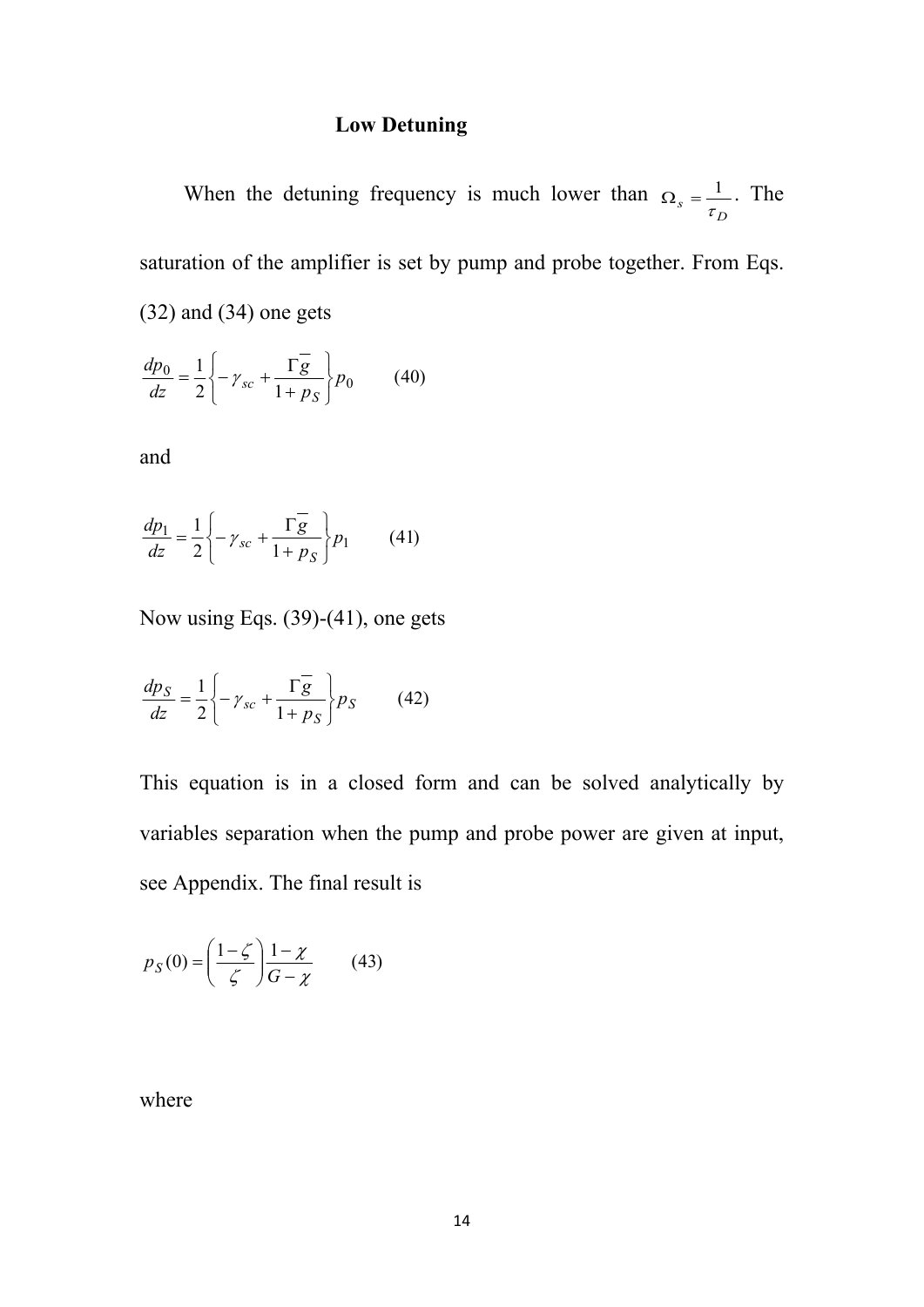$$
\chi = \left(\frac{G}{G_o}\right)^{\zeta} \qquad (44)
$$
  
\n
$$
G_o = \exp[(\Gamma \overline{g} - \gamma_{sc})z] \qquad (45)
$$
  
\n
$$
G = \frac{p_S(z)}{p_S(0)} \qquad (46)
$$
  
\n
$$
\zeta = \frac{\gamma_{sc}}{\Gamma \overline{g}} \qquad (47)
$$

The parameter *G<sup>o</sup>* is the unsaturated (single pass) gain of the amplifier, and *G* is the saturated gain at position *z.* The total gain of the amplifier corresponds to  $z = L$ , the total length of the device. Given the values of  $G<sub>o</sub>$ and  $p_S(0)$ , the value of *G* can be obtained by numerical solution for Eq. (43). From the relation between  $P_0$  and  $P_1$ , using Eqs. (40) and (41) one can be find

$$
\frac{d}{dz} \frac{p_0(z)}{p_1(z)} = \frac{\left[ -\gamma_{sc} + \frac{\Gamma \overline{g}}{1 + p_S} \right] p_0(z)}{\left[ -\gamma_{sc} + \frac{\Gamma \overline{g}}{1 + p_S} \right] p_1(0)} = \frac{p_0(z)}{p_1(0)} = \sigma' \qquad (48)
$$

 $\Gamma g$  and  $\Gamma$ 

also

$$
\frac{d}{dz}\frac{p_0(z)}{p_1(z)} = \frac{\sigma'}{\sigma' + 1} = \sigma
$$
\n
$$
\sigma = \frac{p_0(z)}{\sigma'}
$$

$$
p_{S}(z)
$$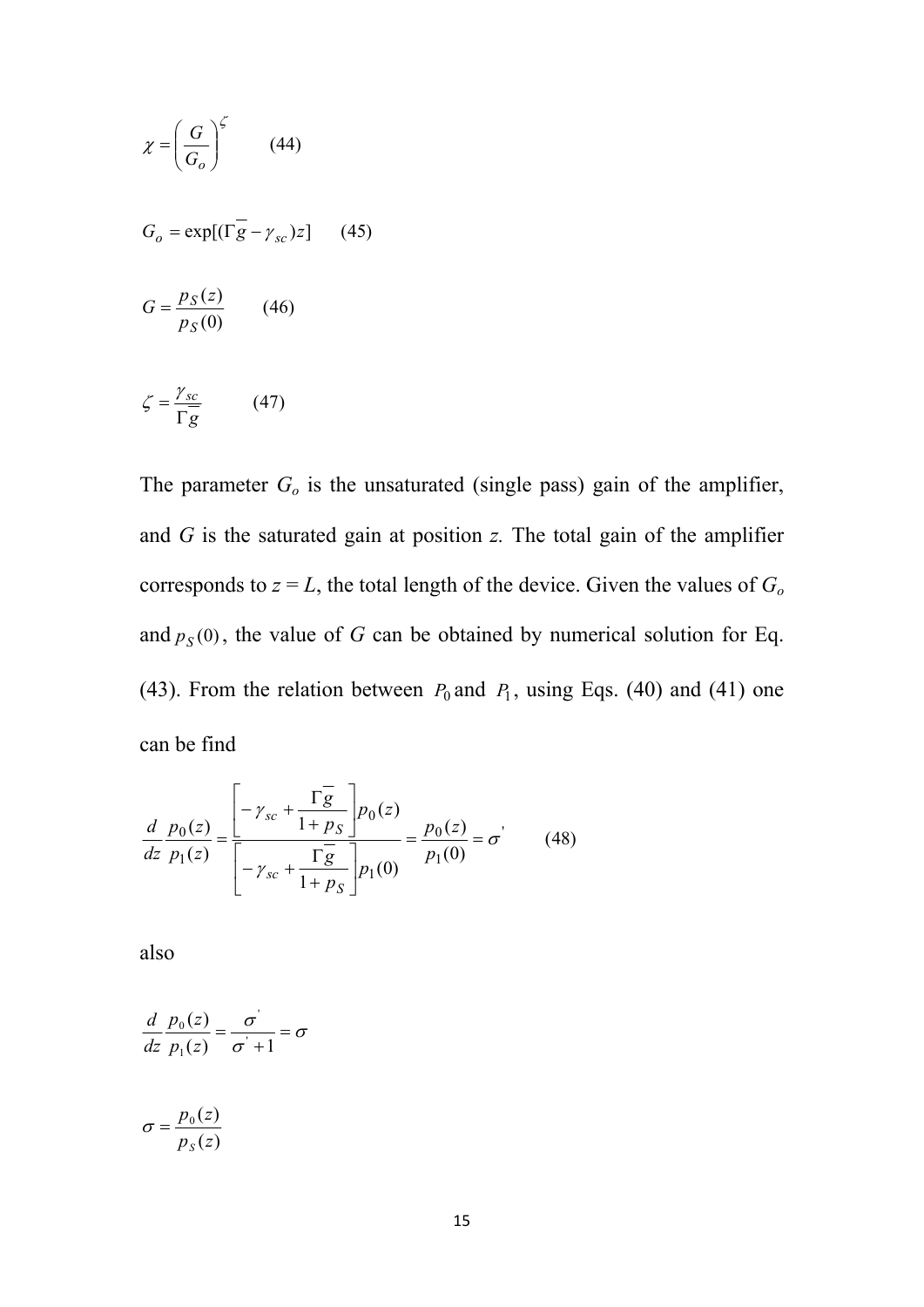$$
\overline{or}
$$

$$
p_0(z) = \sigma \quad p_S(z) \tag{49}
$$

 $\sigma$  can be calculated at  $z = 0$ 

$$
p_0(0) = \sigma \quad p_S(0)
$$

Return back to Eqs. (32), (34) and (36), they can be solved after some mathematical manipulation, to get

$$
p_0(z) = p_0(0) \exp\left[\int_0^z \left| A_0[p_S(z')] \right|^2 dz'\right]
$$
 (50)  

$$
p_1(z) = p_1(0) \exp\left[\int_0^z \left| A_1[p_S(z')] \right|^2 dz'\right]
$$
 (51)

and

$$
p_2(z) = \exp\left[\int_0^z \left| A_2[p_S(z')] \right|^2 dz'\right]_0^z p_0^2(z') p_1(z') \left| B[p_S(z')] \right|^2 dz' \exp\left[ -\int_0^z \left| A_2[p_S(z')] \right|^2 dz'\right] \tag{52}
$$

 $\mathbf{J}$  and  $\mathbf{J}$  are all  $\mathbf{J}$  and  $\mathbf{J}$  are all  $\mathbf{J}$ 

Now we substituted Eqs. (50) and (51) into Eq. (52), we get

 $0'$   $\qquad \qquad$   $\qquad \qquad$ 

 $|J|A_1[P_S(z)]|dz$  (51)  $\begin{bmatrix} 0 & 1 & 1 & 1 & 1 \\ 0 & 0 & 1 & 1 & 1 \end{bmatrix}$ 

$$
p_2(z) = \exp\left[\int_0^z \left|A_2[p_S(z')] \right|^2 dz'\right]_0^z p_0^2(0) p_1(0) \left|B[p_S(z')] \right|^2 dz'
$$
  
. 
$$
\exp\left[\int_0^z \left\{2\left|A_0[p_S(z')] \right|^2 + \left|A_1[p_S(z')] \right|^2 - \left|A_2[p_S(z')] \right|^2\right\} dz'\right]
$$
(53)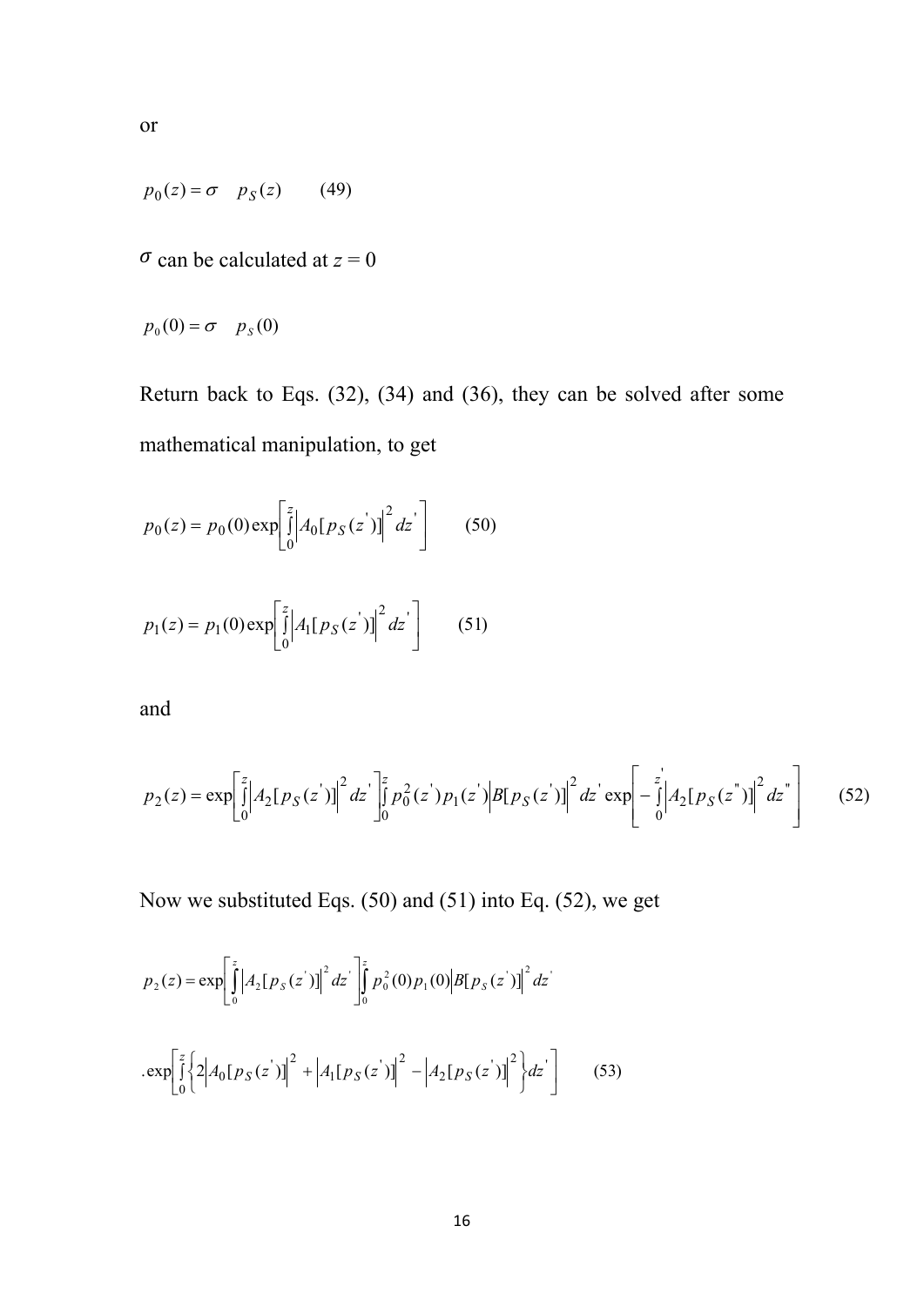Using Eq. (53) and after some mathematical manipulation, one can obtains

$$
p_2(z) = p_1(0)|\xi|^2 G \qquad (54)
$$

and

$$
p_1(z) = p_1(0)G \exp[Re(-(1 - i\alpha)\sigma I_{cd}(z, -\Omega))]
$$
 (55)

where

$$
\xi = -\frac{1 - i\alpha}{\alpha} \exp\left[-\frac{1}{2}\sigma I_{cd}(z,\Omega)\right] \sin\left[\frac{\alpha}{2}\sigma I_{cd}(z,\Omega)\right] - \frac{1}{2}(1 - i\beta) \frac{g_o}{g} \varepsilon_{ch} h_{ch}(\Omega) \sigma I_{ch}(z)
$$

$$
-\frac{1}{2}\varepsilon_{sh} h_{sh}(\Omega) \sigma I_{sh}(z) \qquad (56)
$$

$$
I_{sh}(z) = Ln\left(\frac{G_o}{G}\right) \tag{57}
$$

$$
I_{cd}(z,\Omega) = \frac{1}{1 - i\Omega \zeta \tau_D} \left[ Ln \left( \frac{1 + p_S(0)G - i\Omega \tau_D}{1 + p_S(0) - i\Omega \tau_D} \right) + \zeta \quad I_{sh}(z) \right] \tag{58}
$$

$$
I_{ch}(z) = -\frac{1}{\zeta} \Big[ p_S(0)(G-1) - I_{sh}(z) \Big] \tag{59}
$$

# **High Detuning**

When detuning is much larger than  $\Omega_s$ , the high-frequency detuning can be found simply by substitution  $\gamma_{sc} = 0$  in Eqs. (42)-(59), the final result is

$$
p_S(0) = \left(\frac{1}{G-1}\right)I_{sh}(z) \tag{60}
$$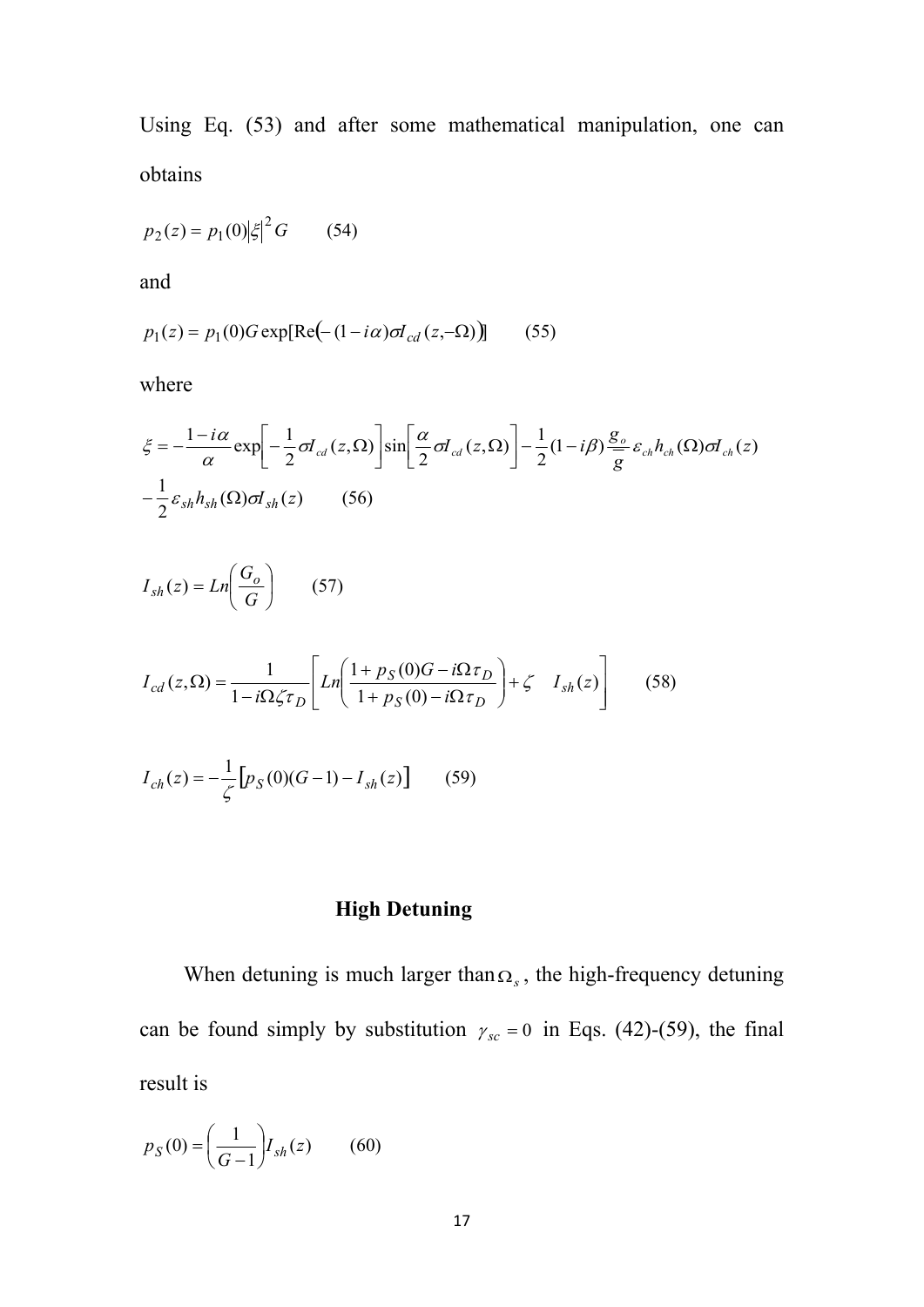$$
p_2(z) = p_1(0)|\xi|^2 G \qquad (61)
$$
  
\n
$$
p_1(z) = p_1(0)G \qquad (62)
$$
  
\n
$$
\xi = -\frac{1}{2}\sigma \left\{ (1 - i\alpha)I_{cd}(z,\Omega) + (1 - i\beta) \frac{g_o}{g} \varepsilon_{ch} h_{ch}(\Omega) I_{ch}(z) + \varepsilon_{sh} h_{sh}(\Omega) I_{sh}(z) \right\} \qquad (63)
$$
  
\n
$$
I_{sh}(z) = \ln \left( \frac{G_o}{G} \right) \qquad (64)
$$
  
\n
$$
I_{cd}(z,\Omega) = \frac{I_{sh}(z)}{1 - i\Omega \tau_D} \qquad (65)
$$

$$
I_{ch}(z) = I_{sh}(z) + \frac{G+1}{2(G-1)}(I_{sh}(z))^2
$$
 (66)

### **2.3 Normalized Conjugate Output and the Efficiency**

Two relevant quantities in FWM to be calculated, they are

*D*

1. The output power of the conjugate normalized to the output power of the probe

$$
\rho = \frac{p_2(z)}{p_1(z)}\tag{67}
$$

At low detuning it becomes

$$
\rho = |\xi|^2 \exp\left[ \text{Re}\left(\frac{1}{2}(1 - i\alpha)\sigma I_{cd}(z, -\Omega)\right) \right]
$$
 (68)

While at high detuning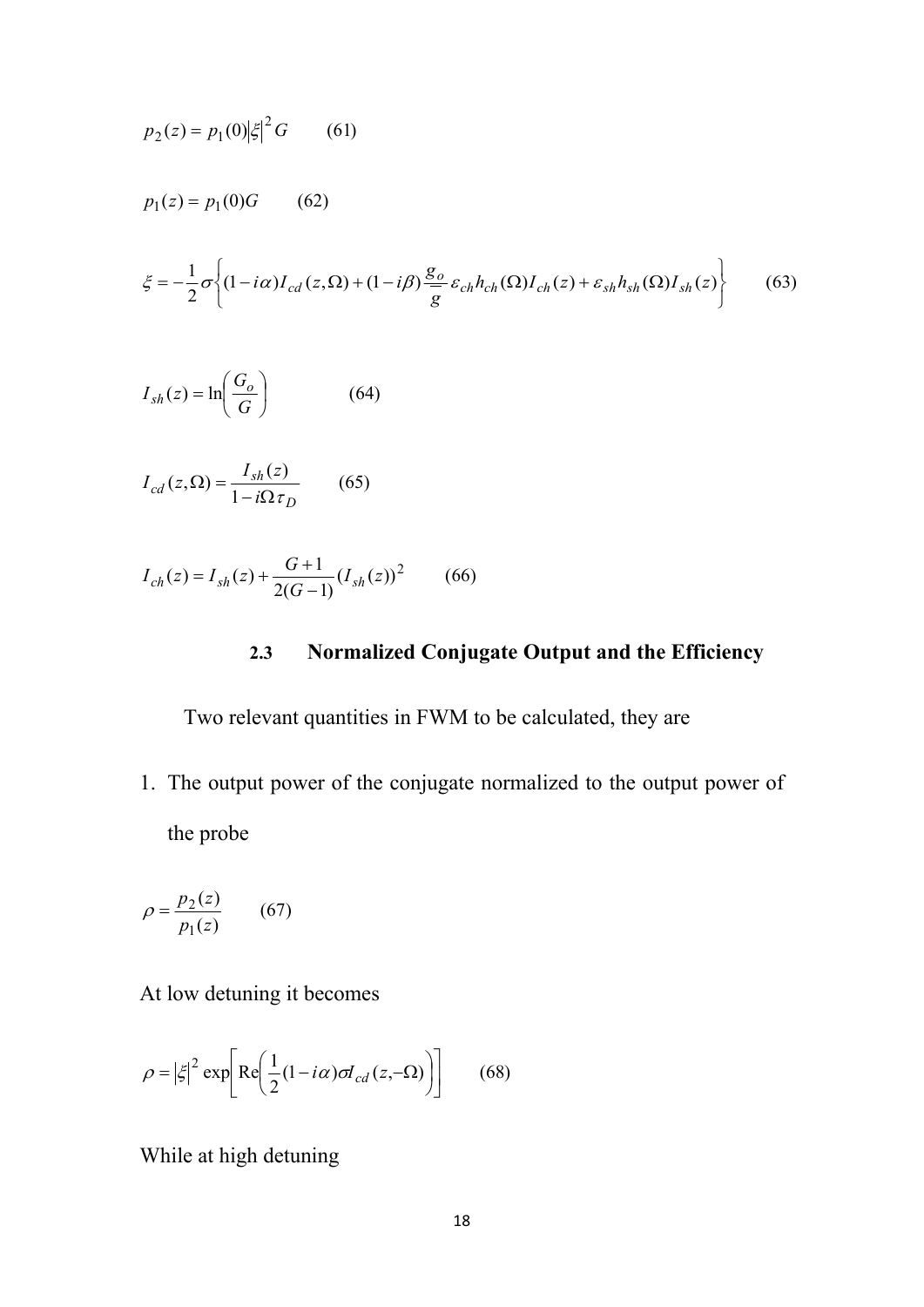$$
\rho = |\xi|^2 \qquad (69)
$$

2. FWM efficiency, defined as the ratio between the output power of the conjugate and the input power of the probe

$$
\eta = \frac{p_2(z)}{p_1(0)}\tag{70}
$$

At low detuning it is written as

$$
\eta = G |\xi|^2 \qquad (71)
$$

While at high detuning it becomes

$$
\eta = G |\xi|^2 \qquad (72)
$$

#### **3. Specification of the Structures**

Shapes of QDs studied here are assumed to be in the form of quantum discs. Two classes of structures are specified in Table 1. In class A we change the WL composition while in class B the In-mole fraction in the QD layer is changed. The quantum discs in these structures have a *2*nm height and *14*nm radius. For each class we chose one of the structures then changing disc height from (*1*-*2.5*nm) then radius from (*12*- *15*nm). This is to examine the effect of QD, WL composition and to study quantum size effect on the QD SOA. In addition to this, it is also to cover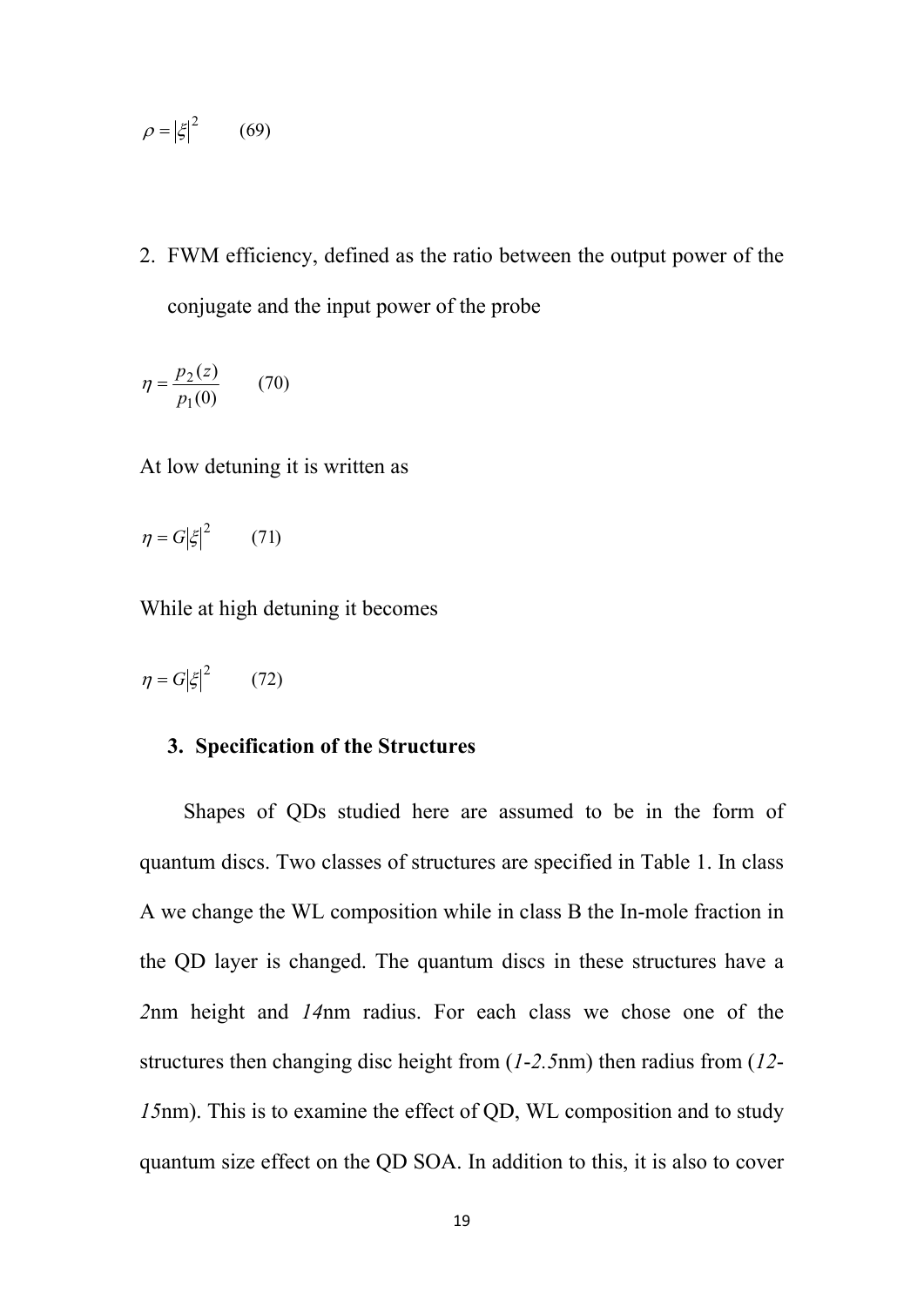the possible spectral ranges in the III-nitride structures. Energy levels for the QDs are calculated using the parabolic band quantum-disc model [10,11]. The accuracy of the quantum disc model is checked by the comparison with experimental data or with numerical methods. Strain between QDs and WL is included in the energy levels calculation and is assumed to have a uniform distribution. Thus, it is adequate to calculate energy levels without tedious or time consumption. WL is assumed to be in the form of a quantum well with (*5* nm) thickness and their energy levels are also calculated using parabolic band model. In the calculation of quasi-Fermi energy, in addition to QD levels, only the ground state of the WL conduction and valence bands are included. Gain is then calculated assuming inhomogeneously broadened dots and using a Gaussian lineshape function. This is described well in Ref. 12. Doping for these structures is also examined. Tables 2-3 specify the maximum gain and peak wavelengths for QD structures studied. These data are then used in the FWM calculations of QD SOAs. For each structure, it is assumed that the input signal have a wavelength of the GS transition of the QD. Other parameters used are listed in Table 4.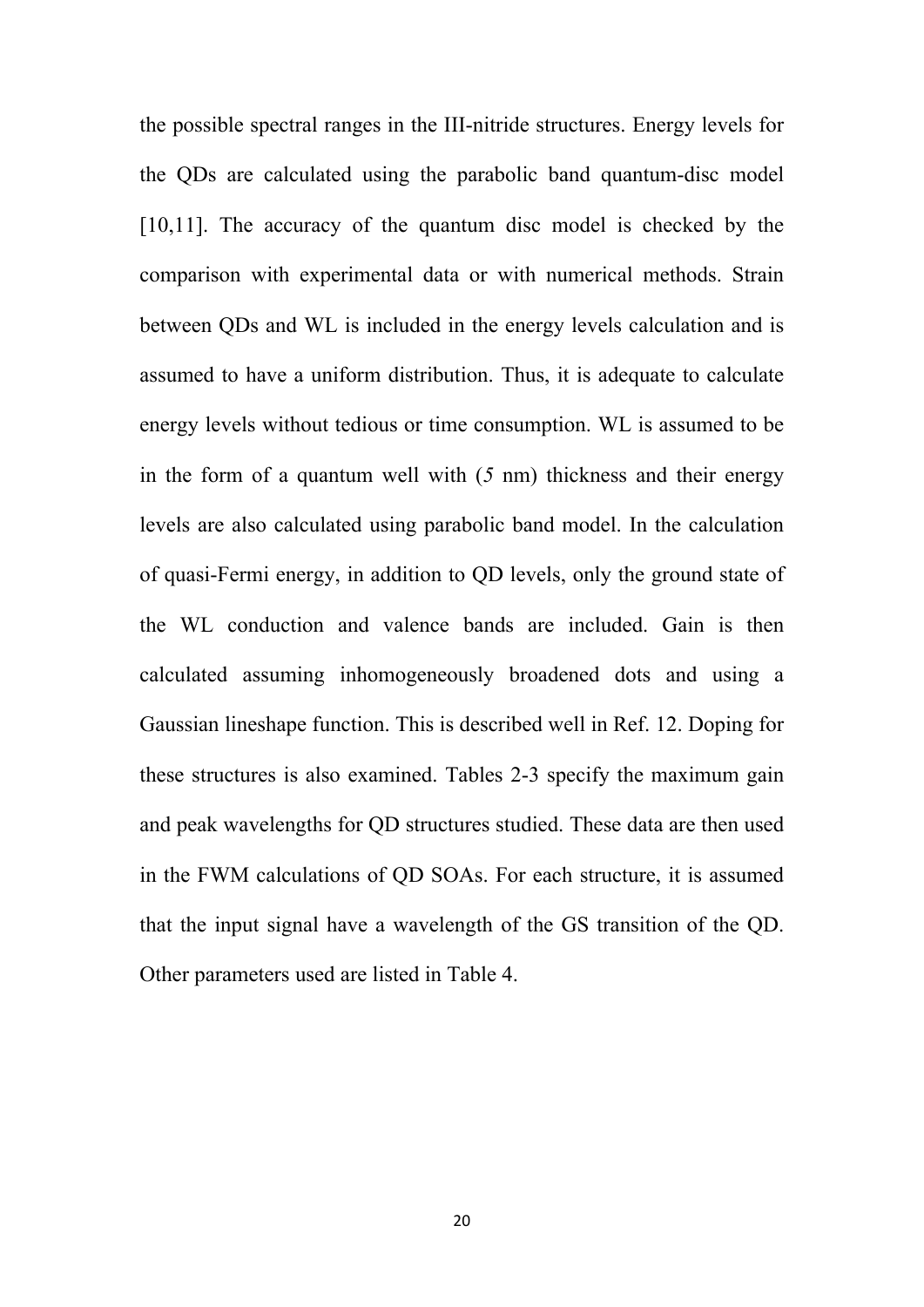#### **4. Calculations and Discussion**

Figure 3(a) and (b) shows the conversion efficiency for InN QD-SOA. Since the linewidth enhancement factor is included in our analysis, thus asymmetric positive and negative detuning branches are obtained. Although zero linewidth enhancement factor (LEF) can be obtained at some points of operation, but the injected carriers in the barrier and WL shown to give large variations in the QD LEF. This is known in the literature as the plasma effect [13]. In Fig. 3 (b), increasing input powers for the pump  $(p_0)$  and probe  $(p_1)$  and fixing its increment at the ratio ), increases the conversion efficiency. A plateau behavior is seen 10  $(p_1 = \frac{F_0}{10})$ , increases the conversi  $p_1 = \frac{P_0}{I_0}$ , increases the conversion efficiency. for negative detuning at (*10*-*50* GHz), then it falling off. To find its origin let's examine the contributions from FWM components. This can be seen in Fig. 4 where CH is shown to gives higher contribution than SHB which can be attributed to slow thermal relaxation rate occurs in the QDs. Although this contradicted with most other QD FWM theories [4,13] which considers SHB as the origin of main contribution in FWM especially at high detuning and high speed, as our case here, but it is with the conclusion from very recent theory which also compared with experiment [3]. This slow relaxation can be seen from WL into the QD excited states. These carriers relaxed are depleted by stimulated emission. Fig. 5 shows the conversion efficiency as a function of their gain values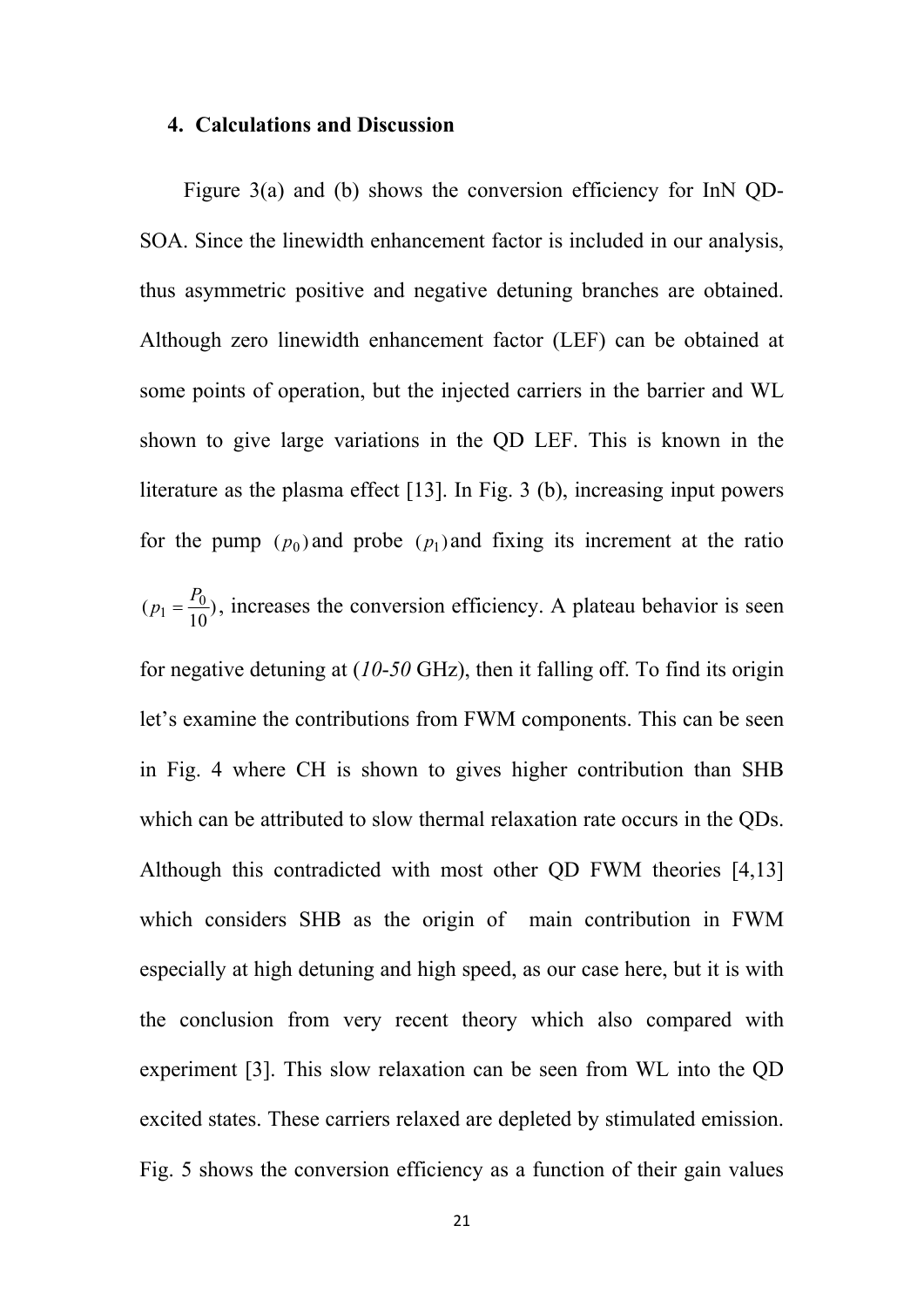for both p-doped and undoped cases. Increasing gain increases efficiency. The effect of p-doping in increasing efficiency can be seen. Higher gain increase FWM power and then its efficiency. From this figure the leading effect of gain is obvious. But one can expect that at higher gain one can get plateau behavior due to impact of gain saturation. If one considers the two curves of p- and un-doped in the figure continues each other, since pdoping can be considered as carrier increment only, the plateau behavior appears in this figure at higher gain values. Fig. 6 (a) and (b) shows the Efficiency at different dot heights and radii for  $In_{0.96}Al_{0.04}N$  QD SOA. Our calculations show that the efficiency reduces with increasing size (height or radius). Carrier relaxation, escape times and number of excited states are known to affect FWM. Since the times are taken constant here as we would like to approach they to experimental values of near structures. Thus here the number of states is change here with changing size. By comparing their subbands number, we show that while the number of QDs is not so important in affecting FWM in shallow (small height) and narrow (small radius) QDs, it appears to be important for deeper QDs. When we check the energy difference between QD states for each size studied we find that shallow (or narrow) dots have large energy difference between states. For QDs with large energy difference between states its carrier escape rate from GS is small then the induced change in the carrier occupation probability in the GS is large in comparison with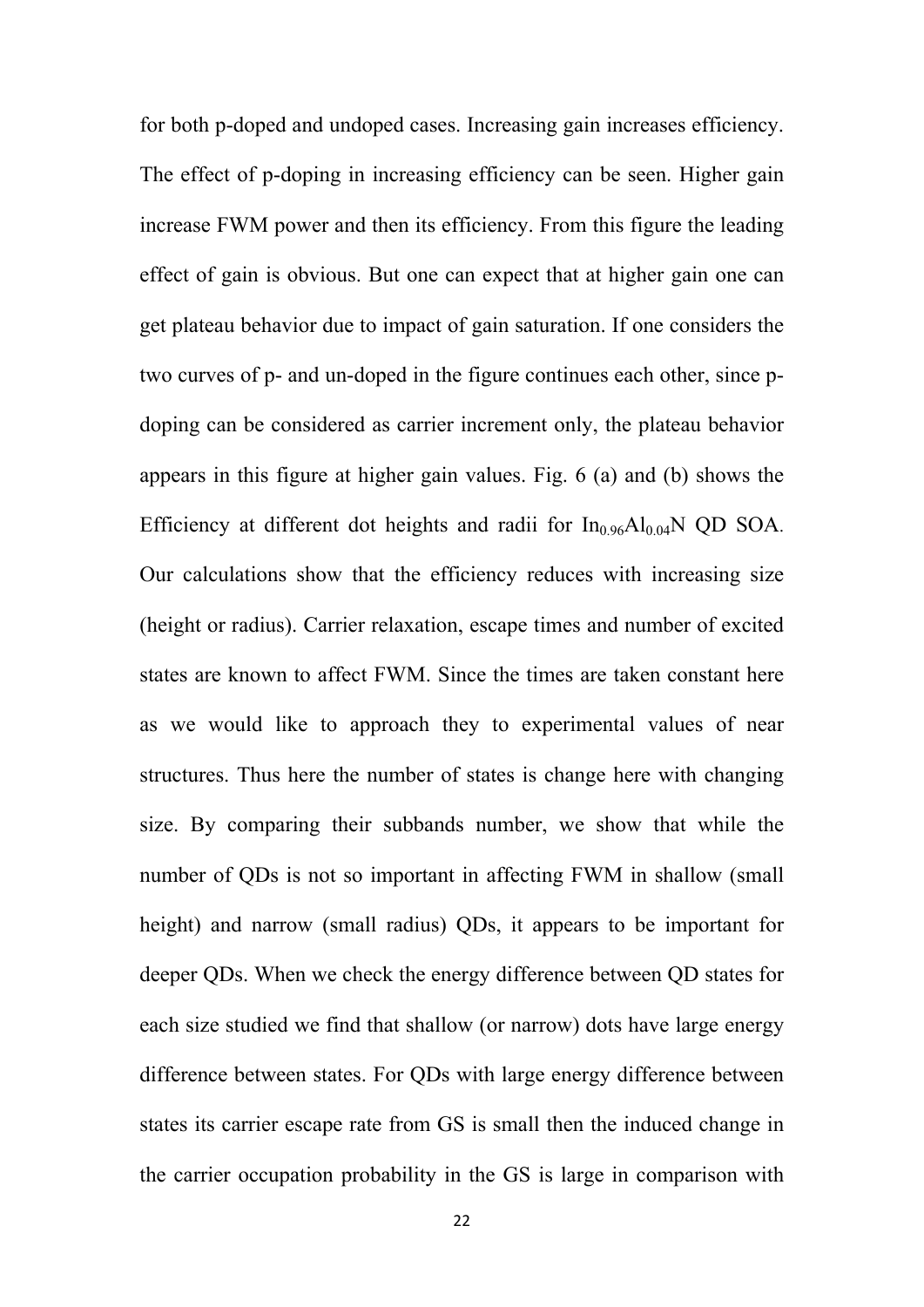WL and GS. According to this small QDs have higher FWM efficiency than deeper ones. Note the higher efficiency of p-doped QD structures when the dot height is changed, and especially the saturation behavior of efficiency for the p-doped structures. The last behavior cannot be attributed to the energy difference between states only, it also relates to the number of excited states. A near zero dB behavior is obtained at longer radii InAlN dots. The conversion efficiency is defined as the ratio of the input signal to the output conjugate, so a complete conversion (lossless) is obtained at zero dB. FWM efficiency as a function of the time related to CH  $(\tau_1)$  is shown in Fig. 7. At some short times  $(\tau_1)$  the efficiency peaks, while neglecting CH reduces the efficiency but it is still high enough. This can also be seen from Fig. 4 where the SHB contribution is also high although the dominance of CH. Detuning dependent efficiency is shown till  $\sim$ 30ps then it becomes independent. We also study the efficiency as a function of the time related to SHB  $(\tau_2)$  (not seen here). Approximately the same behavior is obtained. Qasaimeh [4] found that SHB time constant have detuning dependency. He relates this to carrier relaxation and escape times. Fig. 8 (a) shows efficiency for InN QD structure with the carrier relaxation time from ES to GS ( $\tau_{eg}$ ) as a parameter. Efficiency reduces at shorter relaxation to GS. This time constants have detuning dependency. At detuning frequencies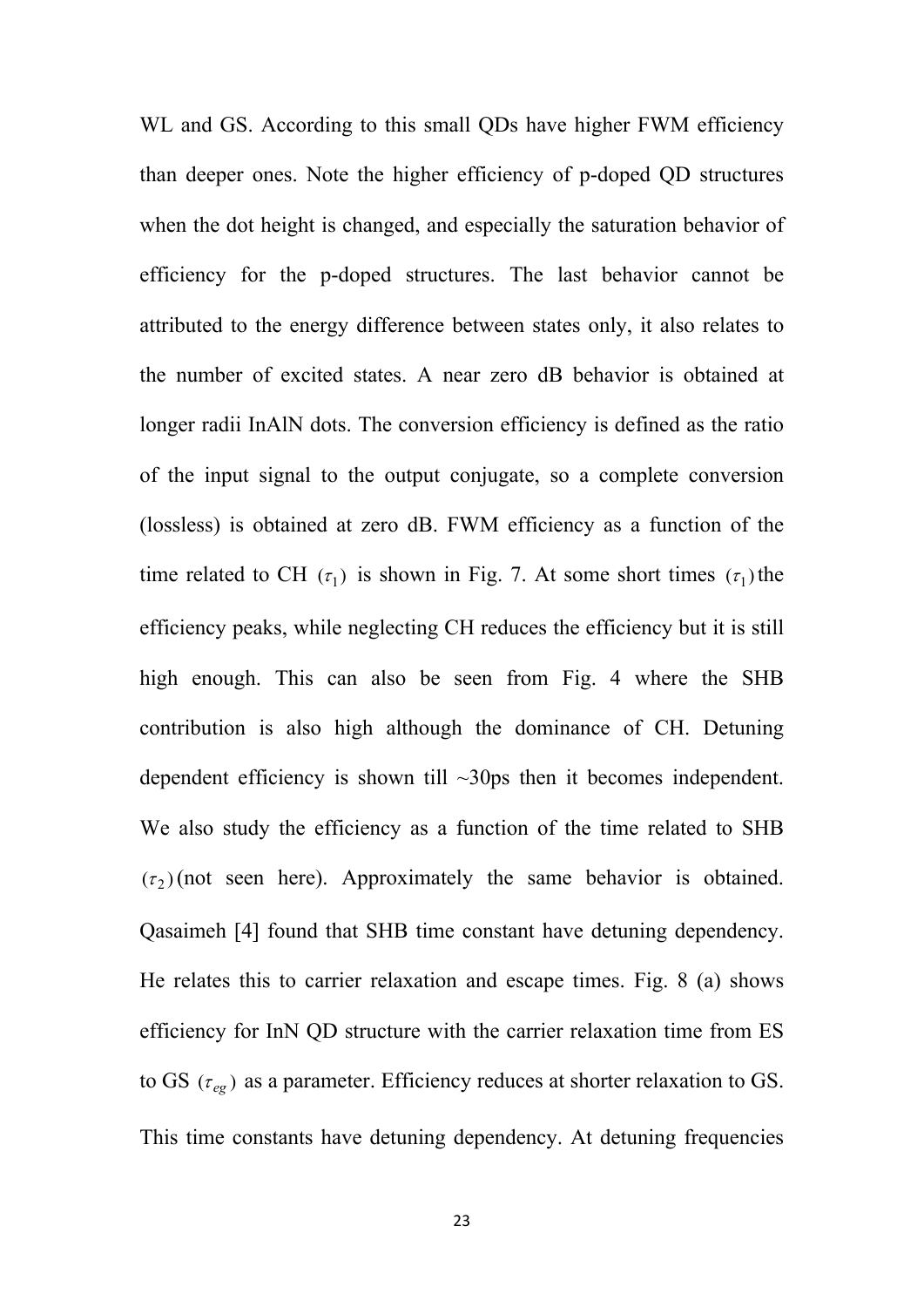higher than 200GHz shorter and longer times have the same behavior. Fig. 8 (b) shows the effect of recombination time  $(\tau_r)$  on the efficiency for InAlN QD SOA. While a plateau behavior is shown at longer times  $\text{till} \sim 200 \text{GHz}$  detuning, it is shown to raise the efficiency at faster recombination. Also a near (0 dB) behavior is seen for very long recombination time (40ns). Here, also a lossless conversion is obtained for InAlN QD SOA. Fig. 9 (a) and (b) shows the conversion of FWM efficiency for InN and InAlN QD-SOAs, respectively. In Fig. 9 (a) increasing In-mole fraction in the WL increases efficiency till  $x=0.88$ after this mole fraction its efficiency is reduced. This behavior can be attributed directly to the arrangement of their gain values, see Table 2. Fig. 9 (b) shows the efficiency where it increases when the In-mole fraction in the QD increases. Curves arrangement can be attributed also to gain values in Table 2. The bandgap decreases with increasing In-mole fraction. At the same carrier density, we obtain higher gain and then efficiency till some value, then for smaller bandgap structures  $(x=0.92)$ and 0.96) transition from excited states must appear thus GS gain is reduced, and then its efficiency, thus it is important to chose the wavelength adequate for the structure used in FWM application. Since the bandgap decrement in the WL with x-values thus one must expect the spillover behavior or increasing of escape from the dot to the WL which must have contribution in efficiency decrement of InN QDs with lower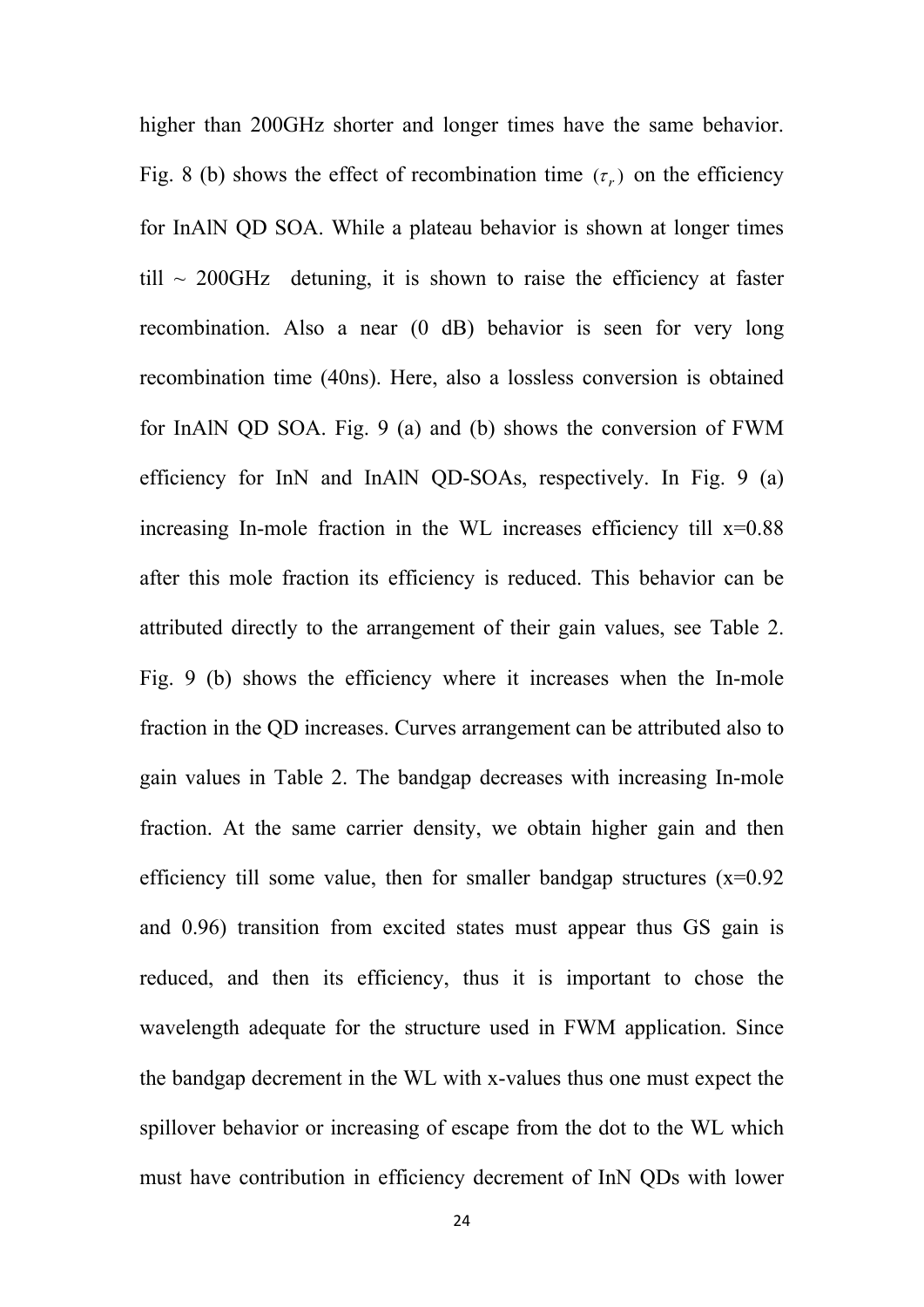bandgap in the WL. Higher conversion efficiency is obtained for InN QD SOAs compared with InAlN.

### **5. Conclusions**

A model analyses four wave mixing in III-nitrides long wavelength quantum dot semiconductor optical amplifiers is stated depending on propagation wave equations coupled (including nonlinear propagation contribution) with quantum dot rate equations under the assumption of saturation. This model shows the asymmetry results from linewidth enhancement factor with carrier heating dominance. InN dots are shown to have higher efficiency than InAlN. Zero efficiency is obtained for some InAlN structures with longer dot radii. Detuning independence at some cases is obtained. Both structures are shown to have enough efficiency for long wavelength applications.

### **Appendix**

### **Solution of Eq. (42)**

From Eq. (42)

$$
\frac{dp_S}{dz} = \left\{-\gamma_{sc} + \frac{\Gamma \overline{g}}{1 + p_S}\right\} p_S \qquad (A.1)
$$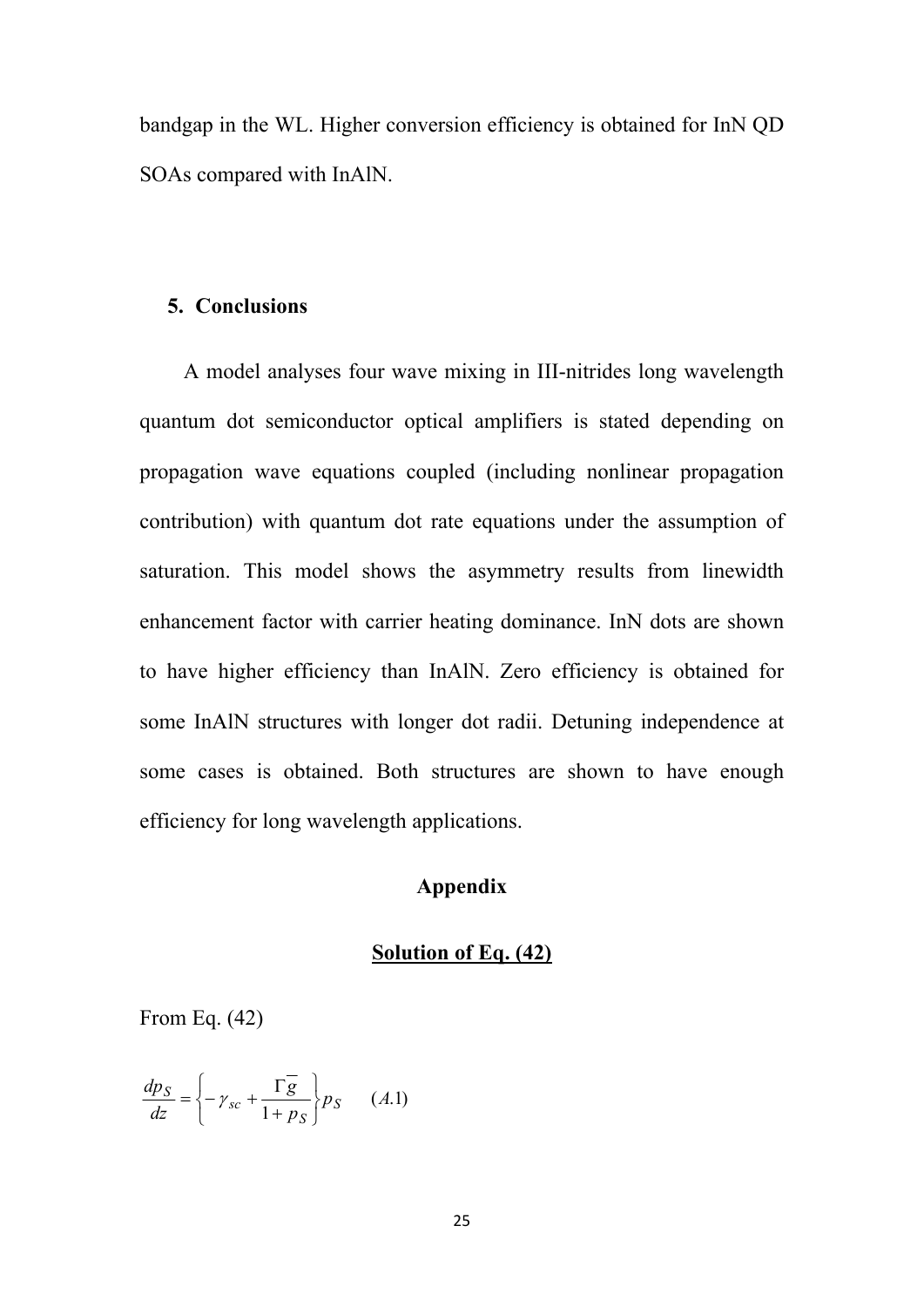$$
\frac{(1+p_s)dp_s}{(1-\zeta(1+p_s))p_s} = \Gamma \overline{g}dz \qquad (A.2)
$$

Let: 
$$
u = 1 + p_s
$$
,  $p_s = u - 1$ ,  $dp_s = du$ 

$$
\int \left[ \frac{1/(1-\zeta)}{(1-\zeta u)} + \frac{1/(1-\zeta)}{(u-1)} \right] du = \int \Gamma \overline{g} dz
$$

$$
\ln(G) + \frac{1}{\zeta} \ln\left(\frac{1 - \zeta(1 + p_0(0))}{1 - \zeta(1 + p_0(z))}\right) = \Gamma g^{-1} z - \gamma_{SC} z = \ln(G_o)
$$

$$
\frac{1}{\zeta} \ln \left( \frac{1 - \zeta (1 + p_0(0))}{1 - \zeta (1 + p_0(z))} \right) = \ln \left( \frac{G_o}{G} \right) \tag{A.3}
$$

$$
\left(\frac{G_o}{G}\right)^{\zeta} = \frac{1 - \zeta(1 + p_0(0))}{1 - \zeta(1 + G p_0(0))} = \frac{1}{\chi}
$$

$$
p_S(0) = \left(\frac{1-\zeta}{\zeta}\right)\frac{1-\chi}{G-\chi} \qquad (A.4)
$$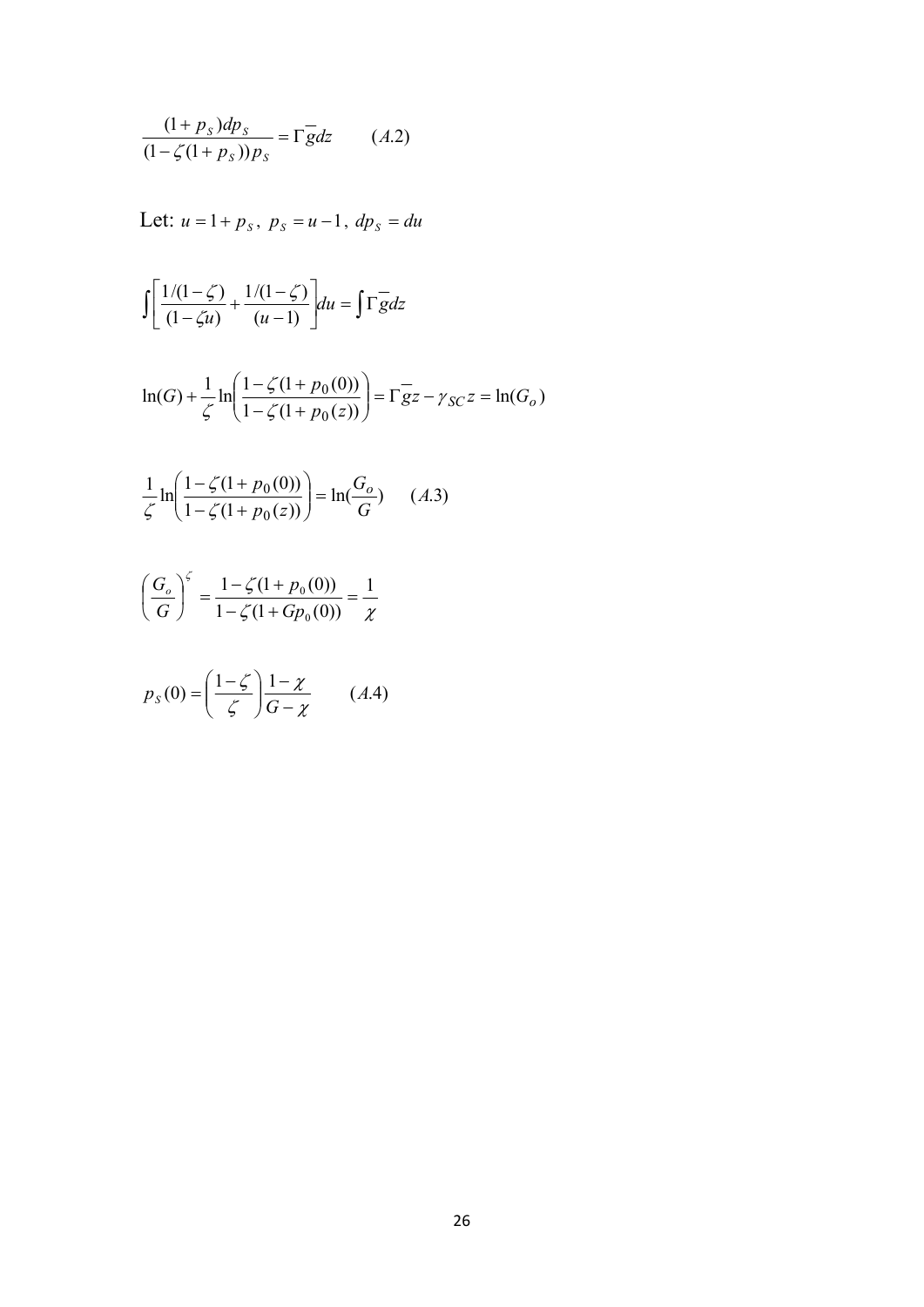### **References**

- 1. T. Akiyama, H. Kuwatsuka, N. Hatori, Y. Nakata, H. Ebe, and M. Sugawara, "Symmetric highly efficient (~0dB) wavelength conversion based on four-wave mixing in quantum dot optical amplifiers," IEEE Photon. Technol. Lett. 14, 1139 (2002).
- 2. M. Sugawara, T. Akiyama, N. Hatori, Y. Nakata, K. Otsubo, and H. Ebe, "Quantum-dot semiconductor optical amplifiers," Proceedings of SPIE 4905, 259-275 (2002).
- 3. D. Nielsen, and S. L. Chuang, "Four-wave mixing and wavelength conversion in quantum dots," Phys. Rev. B 81, 035305/1-11 (2010).
- 4. O. Qasaimeh, "Theory of Four-Wave Mixing Wavelength Conversion in Quantum Dot Semiconductor Optical Amplifiers," IEEE Photon. Technol. Lett. 16, 993-995 (2004).
- 5. T. W. Berg, J. Mørk and J. M. Hvam, "Gain dynamics and saturation in semiconductor quantum dot amplifiers," New Journal of Physics 6 178/1-23 (2004).
- 6. A. Mecozzi, S . Scotti, A. D'Ottavi, E. Iannone and P. Spano, "Four-wave mixing in traveling-wave semiconductor amplifiers," IEEE J. Quantum Electron. 31, 689-699 (1995).
- 7. A. Lupu, F. H. Julien, S. Golka, G. Pozzovivo, G. Strasser, E. Baumann, F. Giorgetta, D. Hofstetter, S. Nicolay, M. Mosca, E. Feltin, J.-F. Carlin and N. Grandjean, "Lattice-matched GaN– InAlN waveguides at  $\lambda = 1.55$  µm grown by metal–organic vapor phase epitaxy," IEEE Photon. Technol. Lett. 20, 102-104 (2008).
- 8. Govind P. Agrawal, "Population pulsations and nondegenerate four-wave mixing in semiconductor lasers and amplifiers," J. Opt. Soc. Am. B 5, 147-159 (1988).
- 9. A. Uskov, J. Mørk, and J. Mark, "Wave Mixing in Semiconductor Laser Amplifiers Due to Carrier Heating and Spectral-Hole Burning ," IEEE J. Quantum Electron. 30, 1769- 1781 (1994).
- 10. Amin H. Al-Khursan, M. K. Al-Khakani and K. H. Al-Mossawi, "Third-Order Non-Linear Susceptibility in a Three-Level QD System," Photonics and Nanostructures – Fundamentals and Applications 7, 153-160 (2009).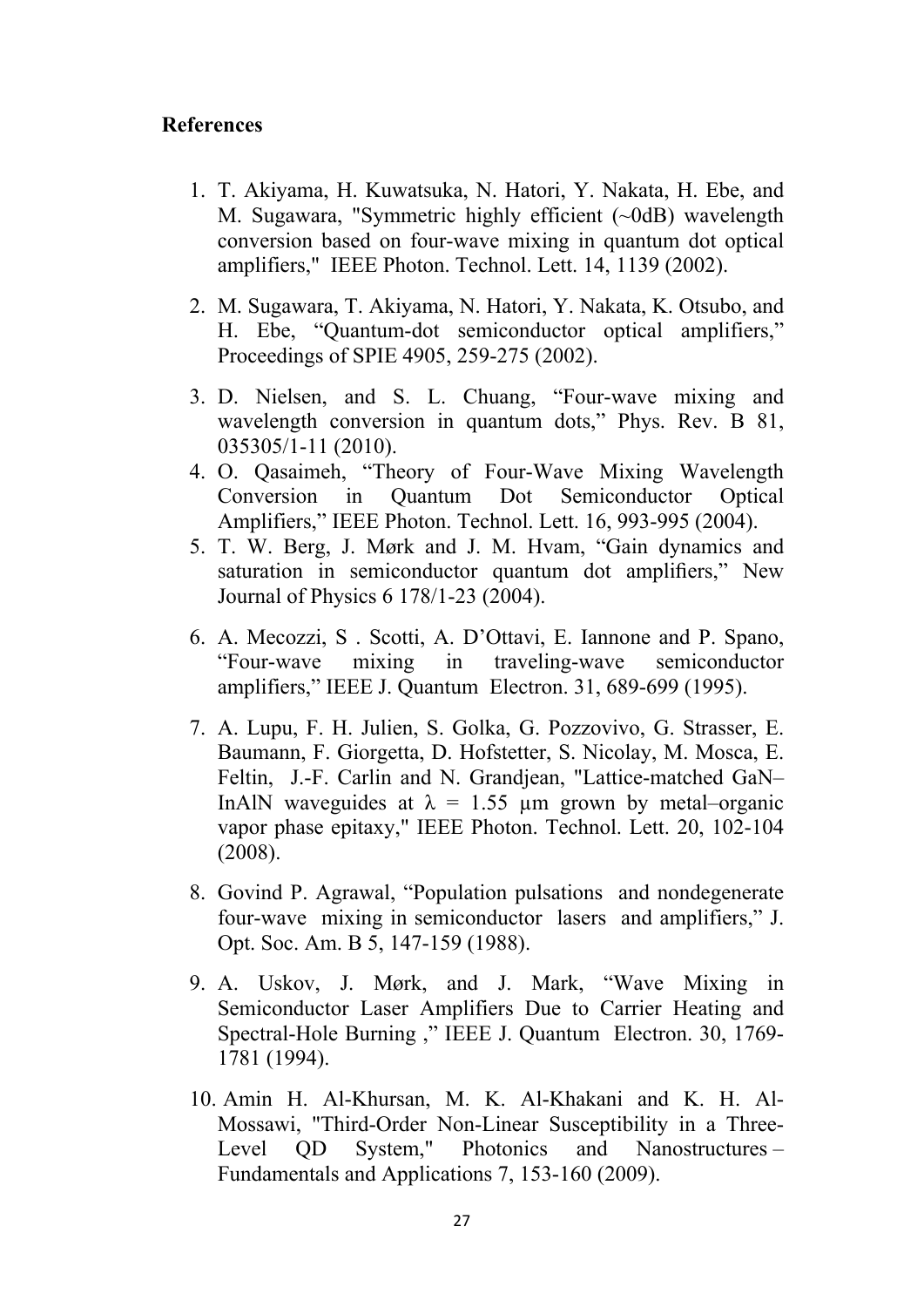- 11.H. Al-Husaini, Amin H. Al-Khursan and S. Y. Al-Dabagh, "IIInitride QD lasers," Open Nanosci. J. 3, 1-11 (2009).
- 12. J. Kim, and S. L. Chuang, "Theoretical and Experimental Study of Optical Gain, Refractive Index Change, and Linewidth Enhancement Factor of p-Doped Quantum-Dot Lasers," IEEE J. Quantum Electron., 42, 942-952 (2006).
- 13. M. Sugawara, H. Ebe, N. Hatori and M. Ishida, Y. Arakawa, T. Akiyama, K. Otsubo, and Y. Nakata, "Theory of optical signal amplification and processing by quantum-dot semiconductor optical amplifiers," Phys. Rev. B 69, 235332 (2004).
- 14. Y. Ben Ezra, B. I. Lembrikov, and M. Haridim, "Specific features of XGM in QD-SOA," IEEE J. Quantum Electron., 43, 730-737 (2007).
- 15. A. J. Zilkie, J. Meier, M. Mojahedi, P. J. Poole, P. Barrios, D. Poitras, T. J. Rotter, C. Yang, A. Stintz, K. J. Malloy, P. W. E. Smith and J. S. Aitchison, "Carrier dynamics of quantum-dot, quantum-dash, and quantum-well semiconductor optical amplifiers operating at 1.55  $\mu$ m," IEEE J. Quantum Electron., 43, 982 (2007).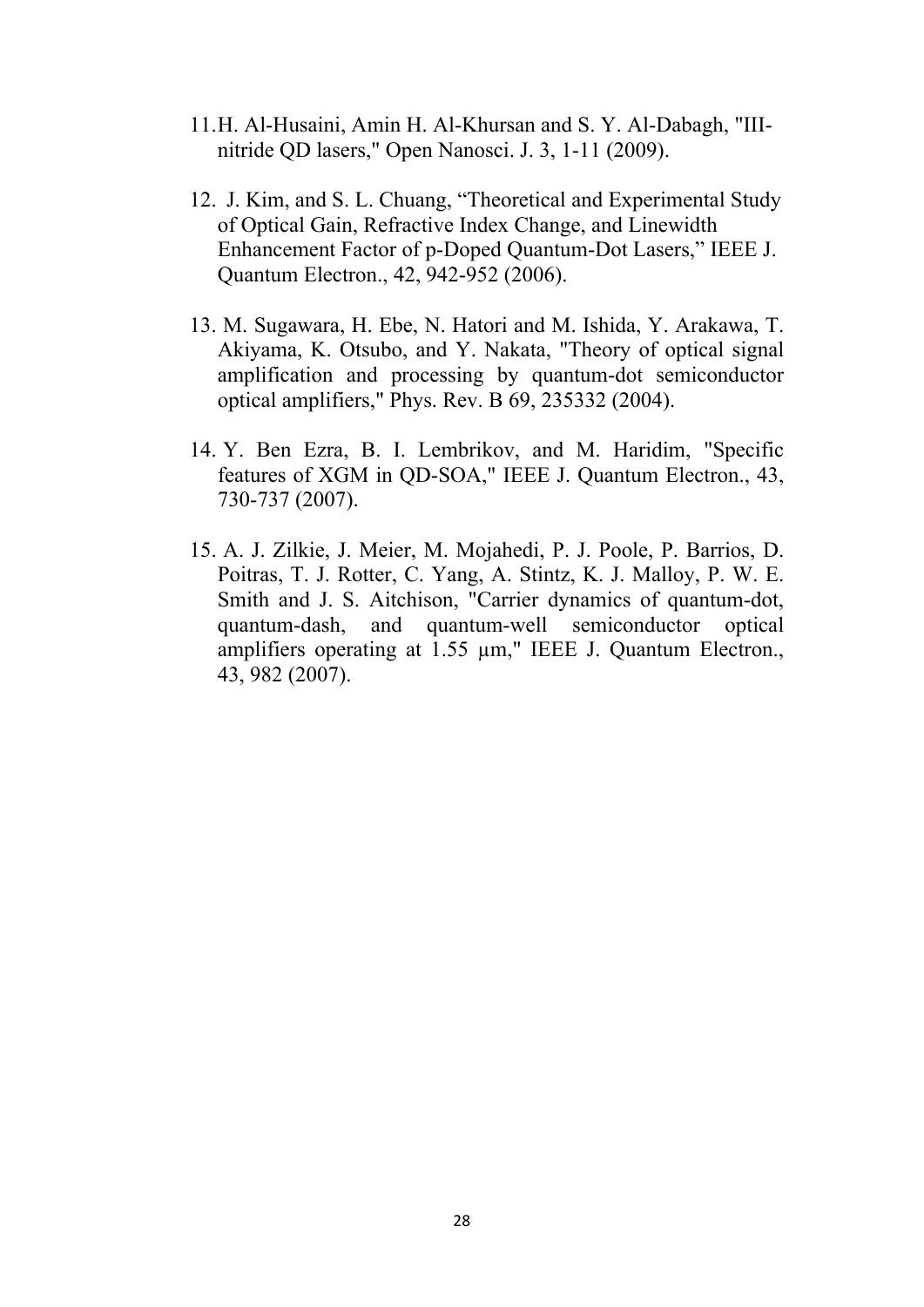### **Tables**

Table 1. Structures studied in this thesis.

| <b>Structure</b><br><b>Type</b> | <b>QD</b> Layer                                                                                         | x-Mole<br><b>Fraction</b> | QD Height<br>(nm) | <b>QD</b> Radius<br>(nm) |
|---------------------------------|---------------------------------------------------------------------------------------------------------|---------------------------|-------------------|--------------------------|
| A                               | $InN / In_xAl_{1-x}N / In_{0.25}Al_{0.75}N$                                                             | $0.76 - 0.94$             | 14                | 2                        |
|                                 | $\text{InN}/I_{n_0}$ <sub>96</sub> Al <sub>0.04</sub> N / $\text{In}_{0.25}\text{Al}_{0.75}\text{N}$    |                           | 12, 13, 14, 15    | 2                        |
|                                 | $\text{InN}/I_{n_0,96}Al_{0,04}N/\text{In}_{0,25}\text{Al}_{0,75}\text{N}$                              |                           | 14                | 1, 1.5, 2, 2.5           |
| B                               | $In_x Al_{1-x}N/In_{0.86}Al_{0.14}N/In_{0.25}Al_{0.75}N$                                                | 0.88-0.96                 | 14                | $\mathfrak{D}$           |
|                                 | $In_{0.96}Al_{0.04}N/\text{In}_{0.86}\text{Al}_{0.14}\text{N}/\text{In}_{0.25}\text{Al}_{0.75}\text{N}$ |                           | 12, 13, 14, 15    | 2                        |
|                                 | $In_{0.96}Al_{0.04}N/\text{In}_{0.86}Al_{0.14}N/\text{In}_{0.25}Al_{0.75}N$                             |                           | 14                | 1, 1.5, 2, 2.5           |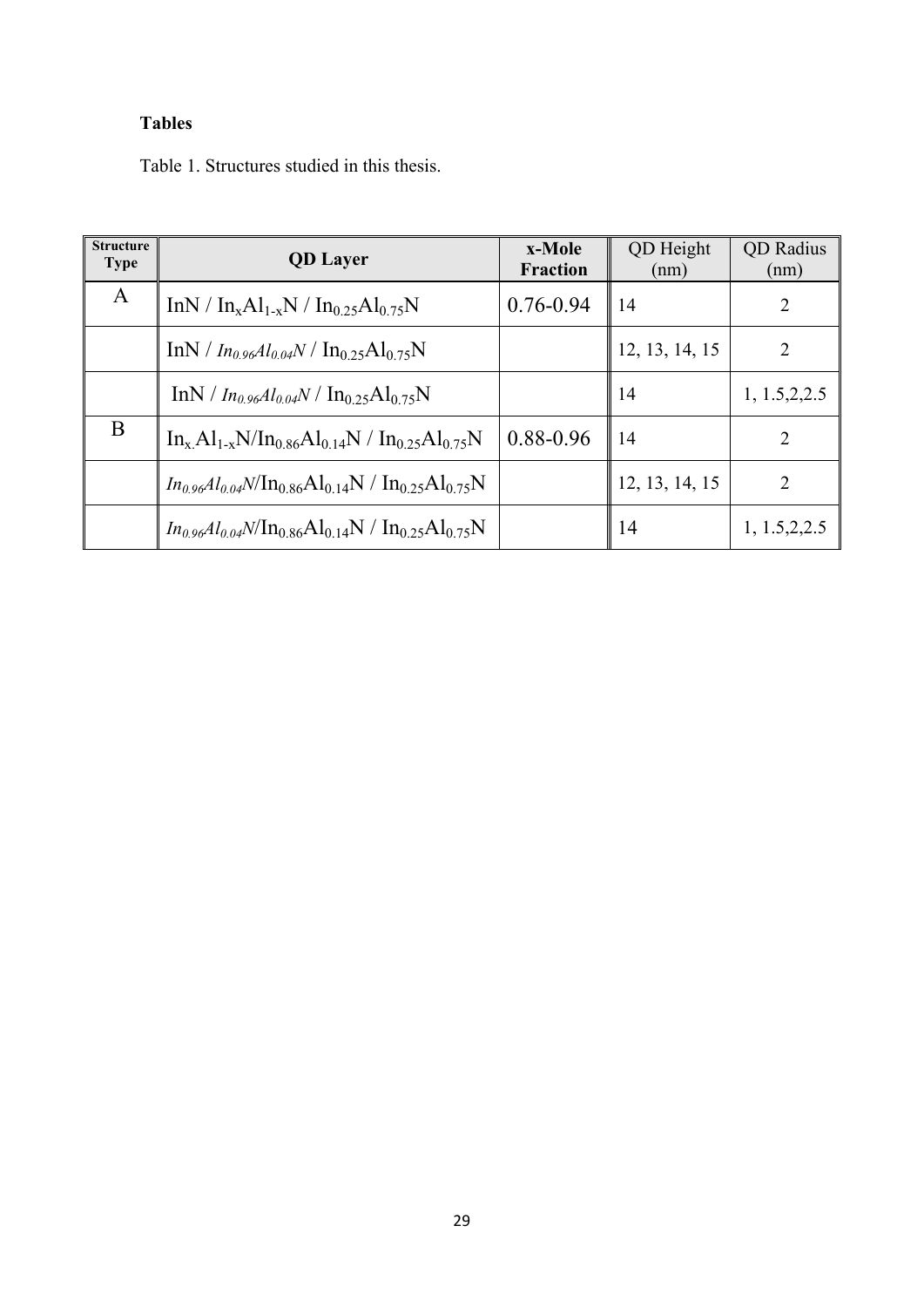| Table 2. Results for two type structure with 14 nm radius and 2nm height, at p-doped |  |  |  |  |  |  |
|--------------------------------------------------------------------------------------|--|--|--|--|--|--|
| and the surface electron densities $(n_{2D}=8.3\times10^{14} \text{ m}^{-2})$ .      |  |  |  |  |  |  |

|                           |                                          | $InN / In_xAl_{1-x}N / In_{0.25}Al_{0.75}N$                 |                                             |
|---------------------------|------------------------------------------|-------------------------------------------------------------|---------------------------------------------|
| x-Mole<br><b>Fraction</b> | <b>Peak Material Gain</b><br>$(cm^{-1})$ | <b>Maximum</b><br>Wavelength (nm)                           | <b>Optical Confinement</b><br><b>Factor</b> |
| 0.96                      | 918.303                                  | 1698                                                        | 0.016                                       |
| 0.92                      | 1722                                     | 1538                                                        | 0.018                                       |
| 0.88                      | 1803                                     | 1455                                                        | 0.019                                       |
| 0.84                      | 1644                                     | 1409                                                        | 0.02                                        |
| 0.8                       | 1591                                     | 1372                                                        | 0.02                                        |
| 0.76                      | 1427                                     | 1343                                                        | 0.02                                        |
|                           |                                          | $In_xAl_{1-x}N / In_{0.86}Al_{0.14}N / In_{0.25}Al_{0.75}N$ |                                             |

|                           |                                                 | $\text{III}_{\text{X}}\text{Al}_{\text{X}}\text{Al}_{\text{X}}$ / $\text{III}_{0}$ 86 $\text{Al}_{0}$ 1418 / $\text{III}_{0}$ 25 $\text{Al}_{0}$ 7518 |                                             |
|---------------------------|-------------------------------------------------|-------------------------------------------------------------------------------------------------------------------------------------------------------|---------------------------------------------|
| x-Mole<br><b>Fraction</b> | <b>Peak Material Gain</b><br>$\rm \, (cm^{-1})$ | <b>Maximum</b><br>Wavelength (nm)                                                                                                                     | <b>Optical Confinement</b><br><b>Factor</b> |
| 0.96                      | 1339                                            | 1316                                                                                                                                                  | 0.022                                       |
| 0.94                      | 1072                                            | 1266                                                                                                                                                  | 0.023                                       |
| 0.92                      | 935.223                                         | 1201                                                                                                                                                  | 0.025                                       |
| 0.9                       | 802.371                                         | 1171                                                                                                                                                  | 0.025                                       |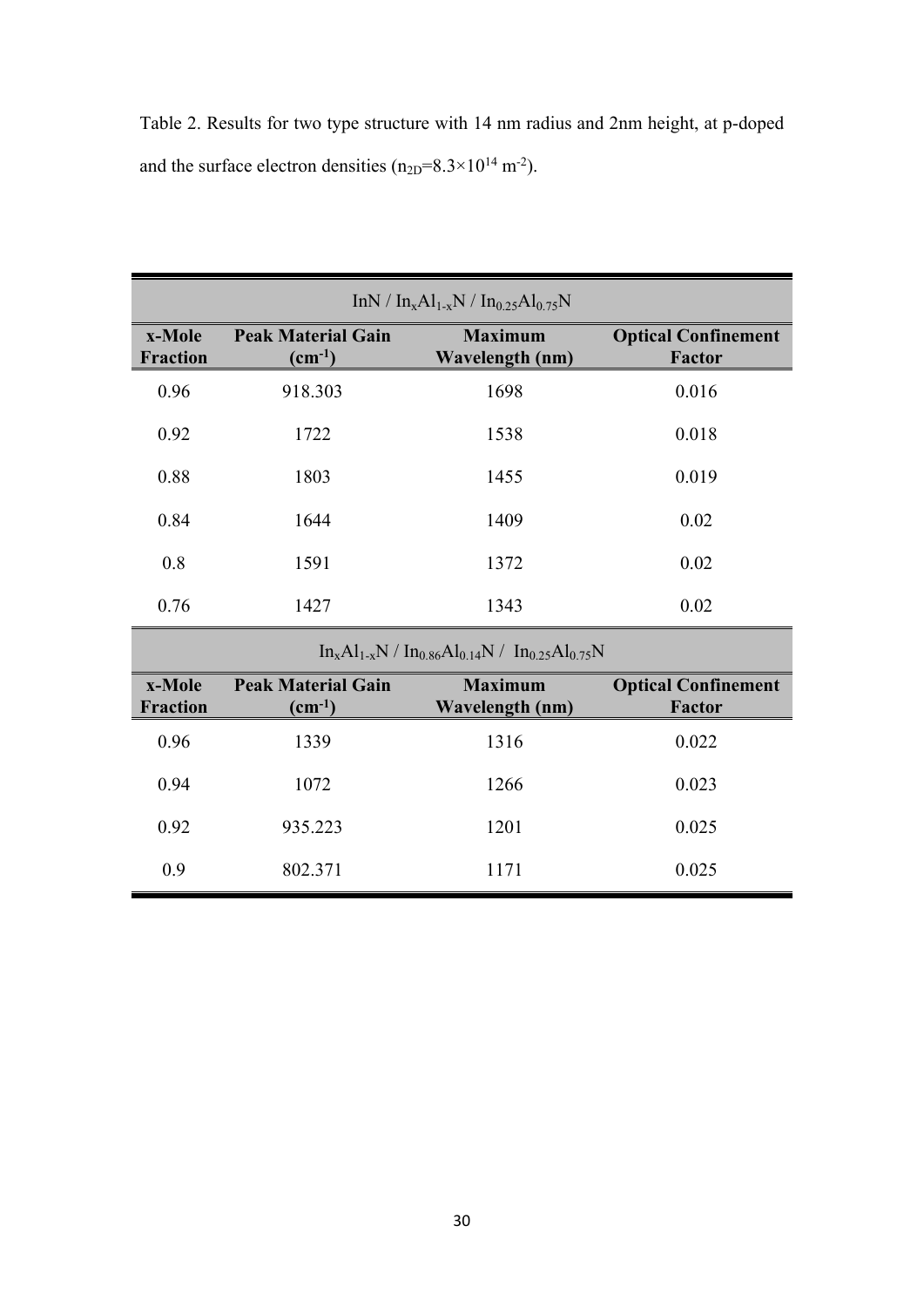Table 3. Results for p-doped InN /  $In<sub>088</sub>Al<sub>0.12</sub>N$  /  $In<sub>0.25</sub>Al<sub>0.75</sub>N$  structures for different radii and heights, at the surface electron densities  $(n_{2D}=8.3\times10^{14} \text{ m}^{-2})$ .

| Height<br>2nm         | <b>Radius</b>  | <b>Peak Material</b><br>Gain $(cm^{-1})$ | <b>Maximum</b><br><b>Wavelength (nm)</b> | <b>Optical</b><br>Confinement<br>Factor        |
|-----------------------|----------------|------------------------------------------|------------------------------------------|------------------------------------------------|
|                       | 12             | 2174                                     | 1438                                     | 0.02                                           |
|                       | 13             | 1867                                     | 1460                                     | 0.019                                          |
|                       | 14             | 1803                                     | 1455                                     | 0.019                                          |
|                       | 15             | 1593                                     | 1469                                     | 0.019                                          |
| <b>Radius</b><br>14nm | Height         | <b>Peak Material</b><br>Gain $(cm^{-1})$ | <b>Maximum</b><br>Wavelength (nm)        | <b>Optical</b><br>Confinement<br><b>Factor</b> |
|                       | $\mathbf{1}$   | 5719                                     | 1404                                     | 0.012                                          |
|                       | 1.5            | 2892                                     | 1425                                     | 0.016                                          |
|                       | $\overline{2}$ | 1803                                     | 1455                                     | 0.019                                          |
|                       | 2.5            | 1101                                     | 1523                                     | 0.021                                          |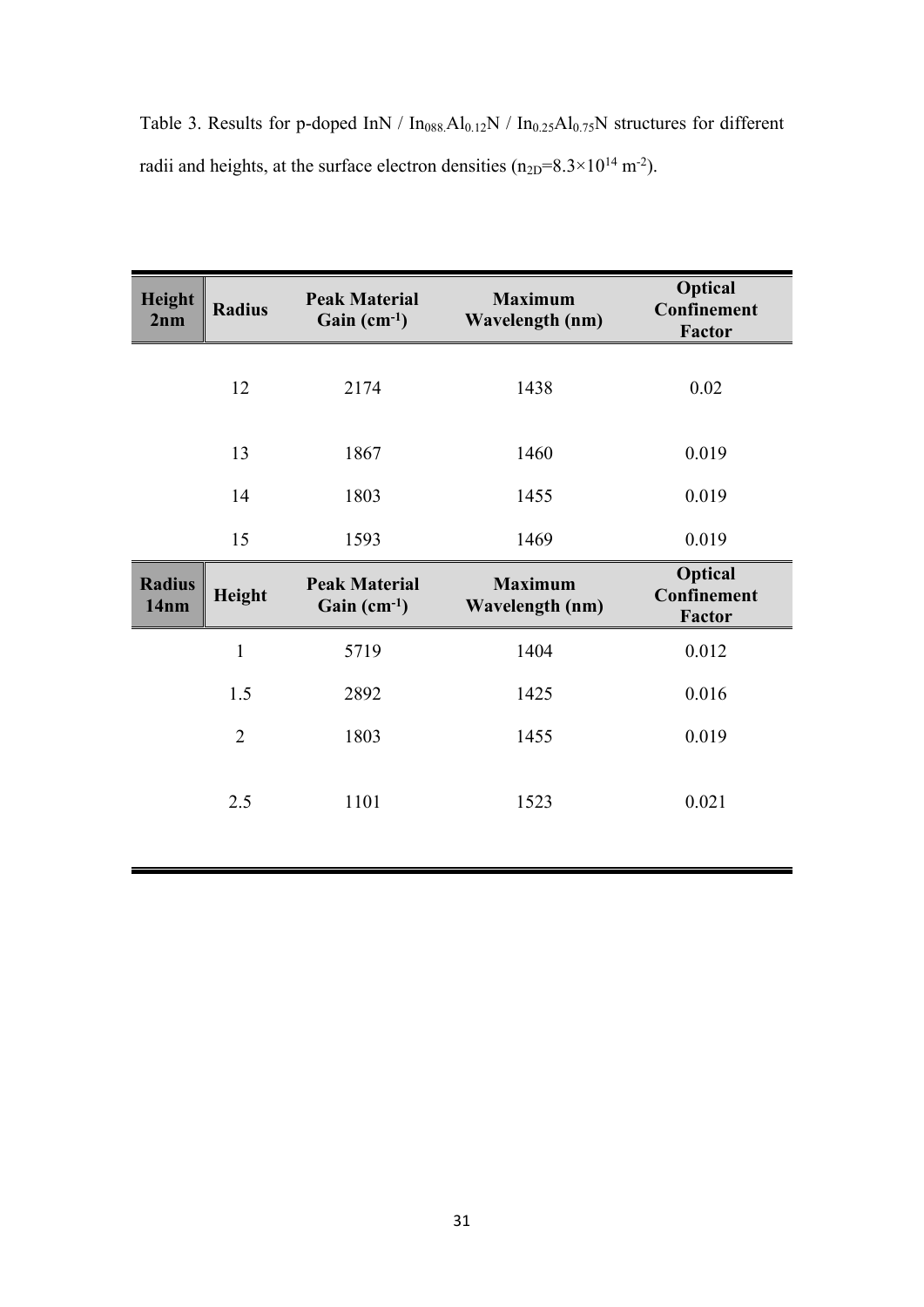Table 4. List of parameters used in the calculations.

| <b>Parameter</b>                          | <b>Notation</b>    | Unit     | <b>Value</b>       | Ref.           |
|-------------------------------------------|--------------------|----------|--------------------|----------------|
| The carrier relaxation time from WL to ES | $\tau_{\rm we}$    | ps       | 3                  | 4, 14          |
| The carrier escape time from ES to WL     | $\tau_{\rm ew}$    | ns       | $\mathbf{1}$       | 4, 14          |
| The carrier relaxation time from ES to GS | $\tau_{eg}$        | ps       | 0.16               | 4, 14          |
| The carrier relaxation time from GS to ES | $\tau_{\rm ge}$    | ps       | 1.2                | 4, 14          |
| The spontaneous radiative lifetime in WL  | $\tau_{\rm wr}$    | ns       | $\mathbf{1}$       | 4, 14          |
| The spontaneous radiative lifetime in QDs | $\tau_{\rm r}$     | ns       | 0.4                | 4, 14          |
| Carrier heating time $(\tau_{CH})$        | $\tau_1$           | ps       | $\mathbf{1}$       | 15             |
| Hole burning time $(\tau_{SHB})$          | $\tau_2$           | ps       | 0.2                | 15             |
| Saturation power                          | $P_{sat}$          | mW       | 10                 |                |
| Hole burning parameter                    | $\mathcal{E}_{sh}$ | $W-1$    | 10                 | 9              |
| Carrier heating parameter                 | $\mathcal{E}_{ch}$ | $W^{-1}$ | 2.5                | 9              |
| Linear part of Henrys                     | $\alpha$           |          | $\overline{4}$     | 9              |
| Nonlinear part of Henrys                  | $\beta$            |          | $\overline{2}$     | 9              |
| The surface density of QDs                | $N_{QD}$           | $m^{-2}$ | $1 \times 10^{14}$ | $\overline{4}$ |
| Loss coefficient                          | $\mathcal{Y}_{sc}$ | $cm-1$   | $\overline{3}$     | $\overline{4}$ |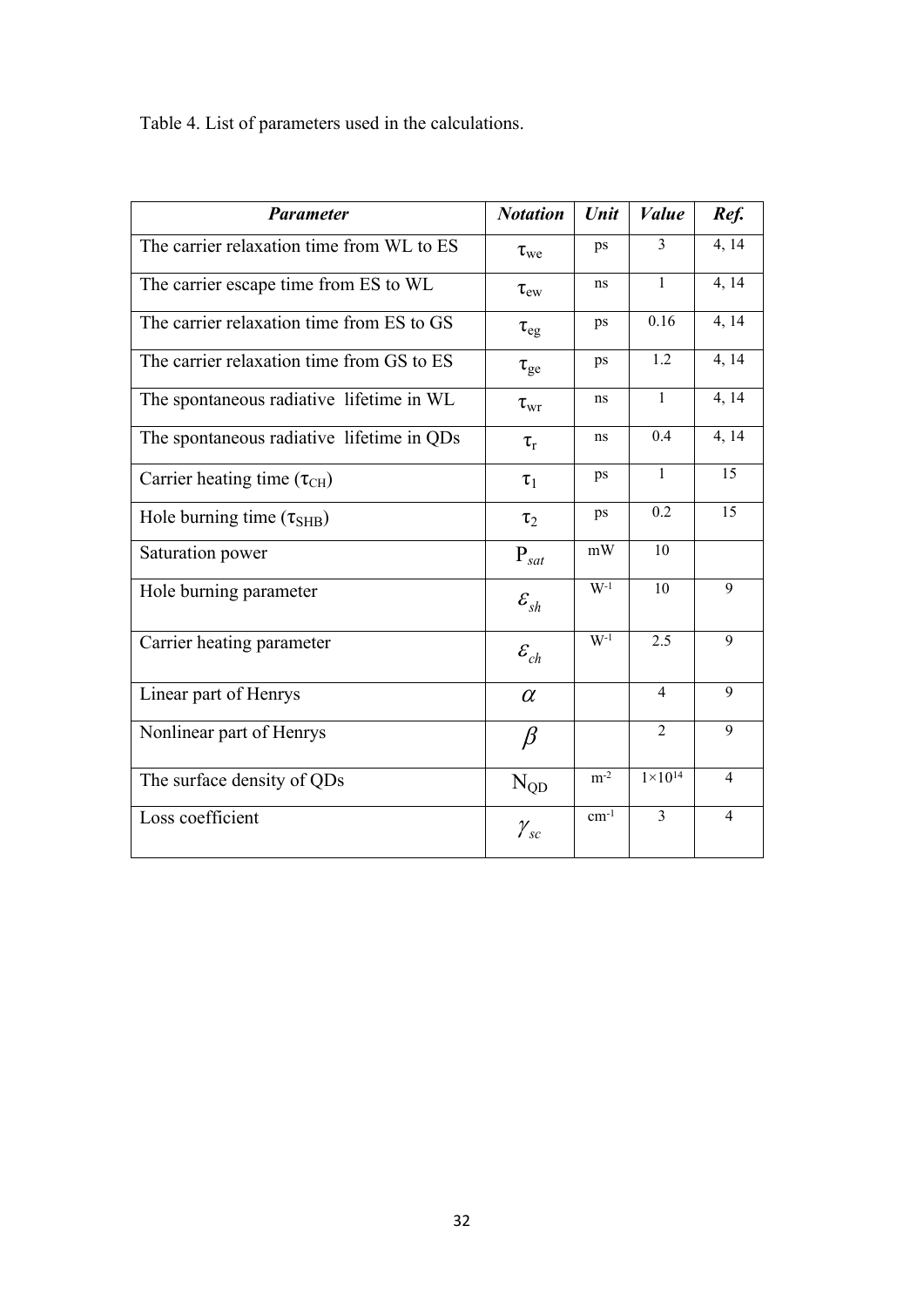# **Figures**



Fig. 1. Energy diagram of a QD portraying the characteristic times for the carrier dynamics model.



Fig. 2. The physical picture of FWM frequencies.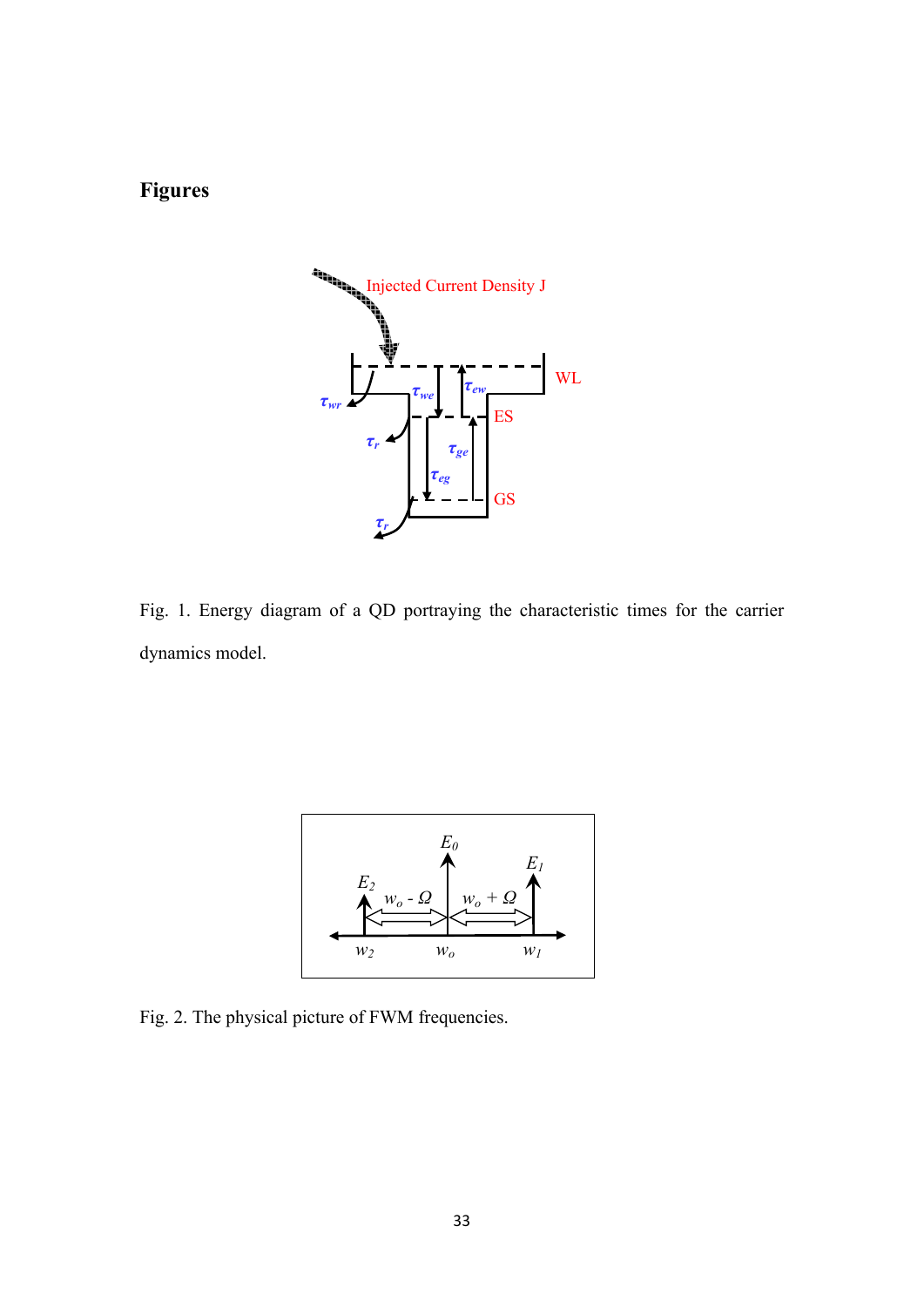

Fig. 3. The four-wave mixing efficiency *η* (dB) vs. the absolute value of the requency detuning  $\left|\Omega\right|/2\pi$  in (GHz). The input power of pump and probe are (a) 20 µW and 2 µW, (b) 200 µW and 20 µW. Red for  $\Omega > 0$ , blue for  $\Omega < 0$ . At p-doped and the surface electron densities  $(n_{2D}=8.3\times10^{14} \text{ m}^2)$ .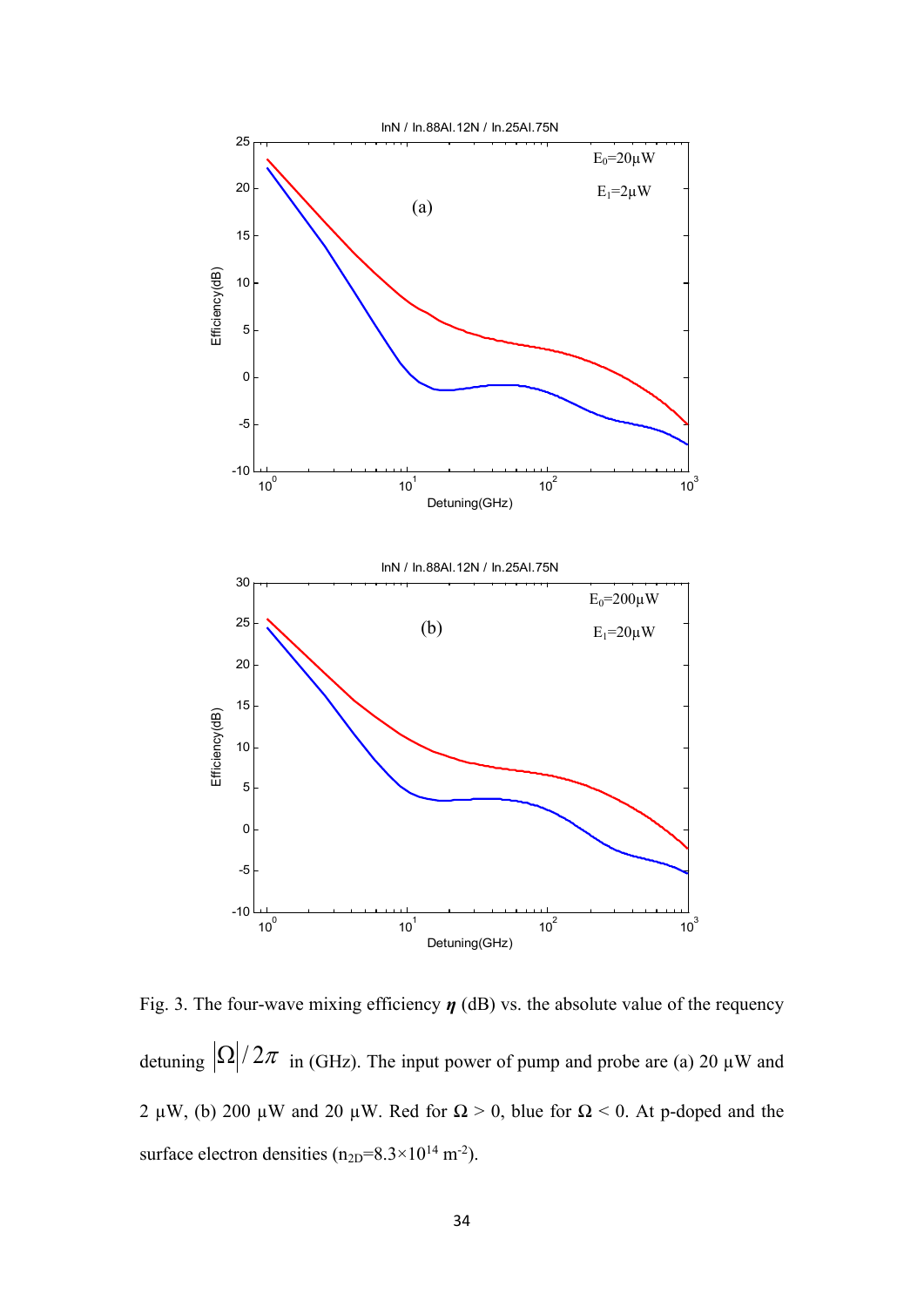

Fig. 4. Theoretical efficiency plots with individual contributions from CH and SHB superimposed for p-doped InN / In<sub>088.</sub>Al<sub>0.12</sub>N / In<sub>0.25</sub>Al<sub>0.75</sub>N. All (−) indicates negative detuning while All (+) indicates positive detuning. The surface electron densities  $(n_{2D}=8.3\times10^{14} \text{ m}^{-2}).$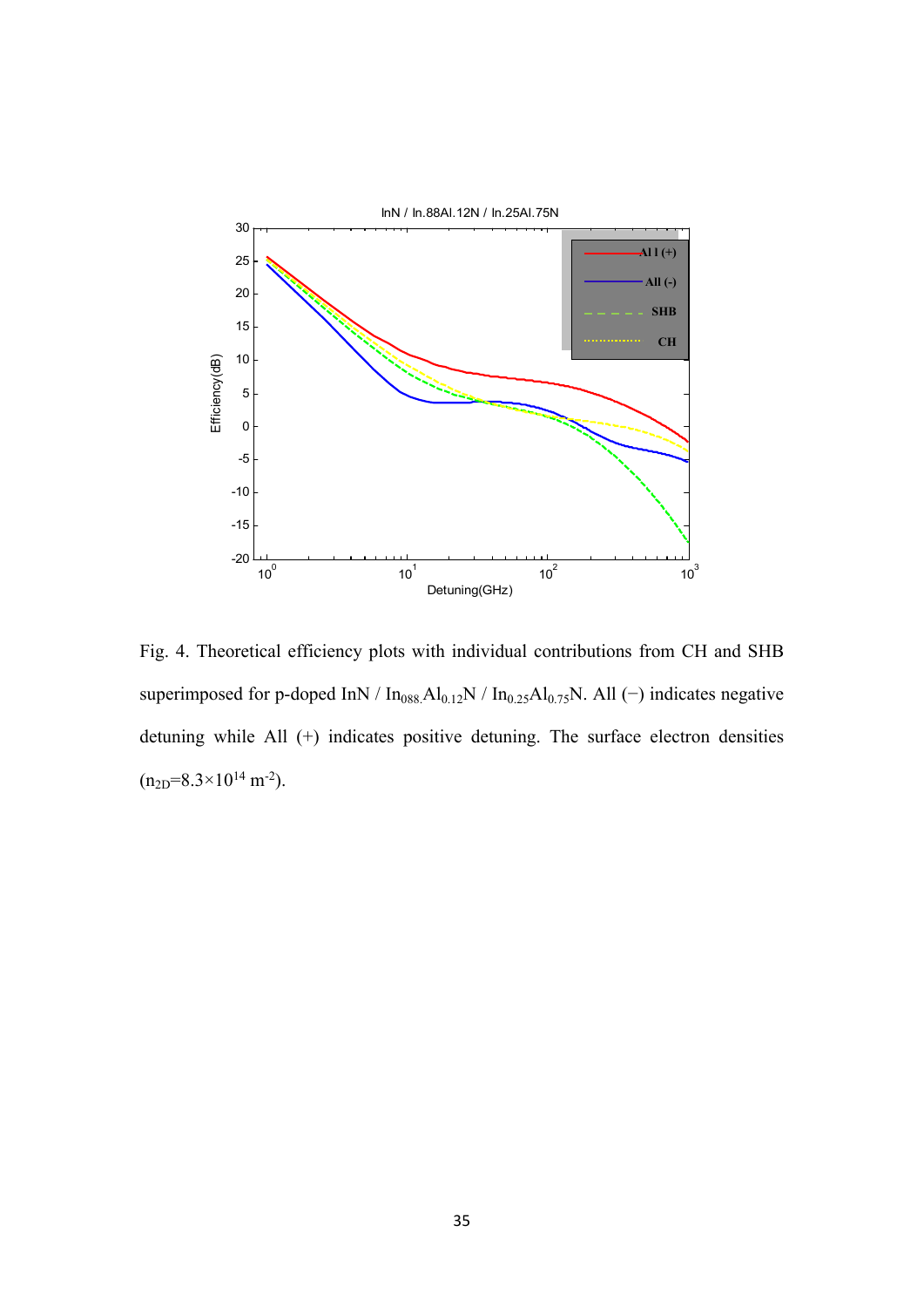

Fig. 5. Conversion efficiency (dB) vs. gain (dB), with undoped and p-doped for InN / In<sub>088.</sub>Al<sub>0.12</sub>N / In<sub>0.25</sub>Al<sub>0.75</sub>N structures. The input power of pump and probe is 200  $\mu$ W and 20  $\mu$ W, respectively, for  $\Omega$ =200GHz.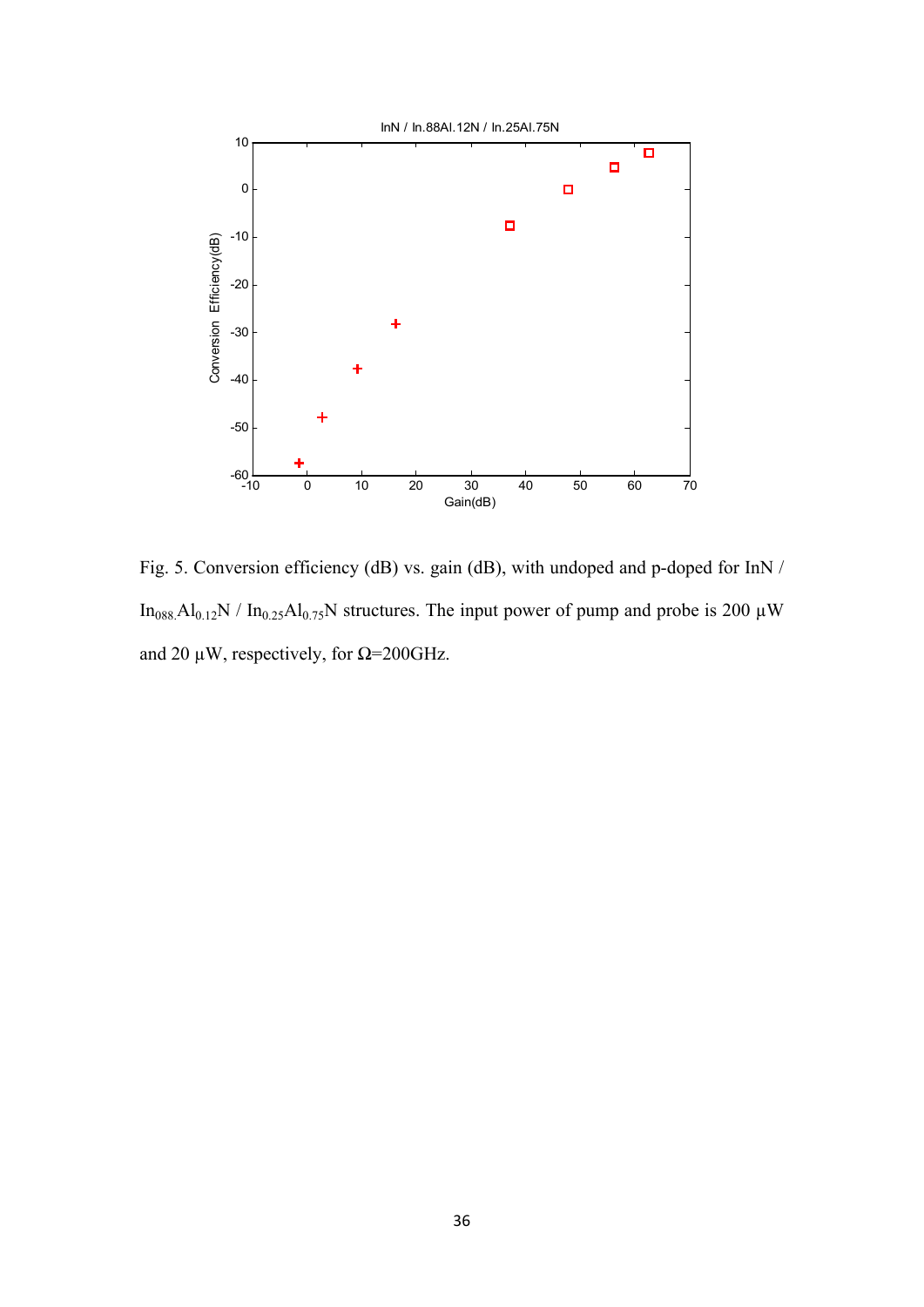

Fig. 6. Efficiency (dB) vs.: (a) dot height (nm), and (b) dot radius, with undoped and p-doped for  $In_{0.96}Al_{0.04}N$  /  $In_{0.86}Al_{0.14}N$  /  $In_{0.25}Al_{0.75}N$  structure. The input power of pump and probe is 200 μW and 20 μW, respectively, for  $Ω=200GHz$ .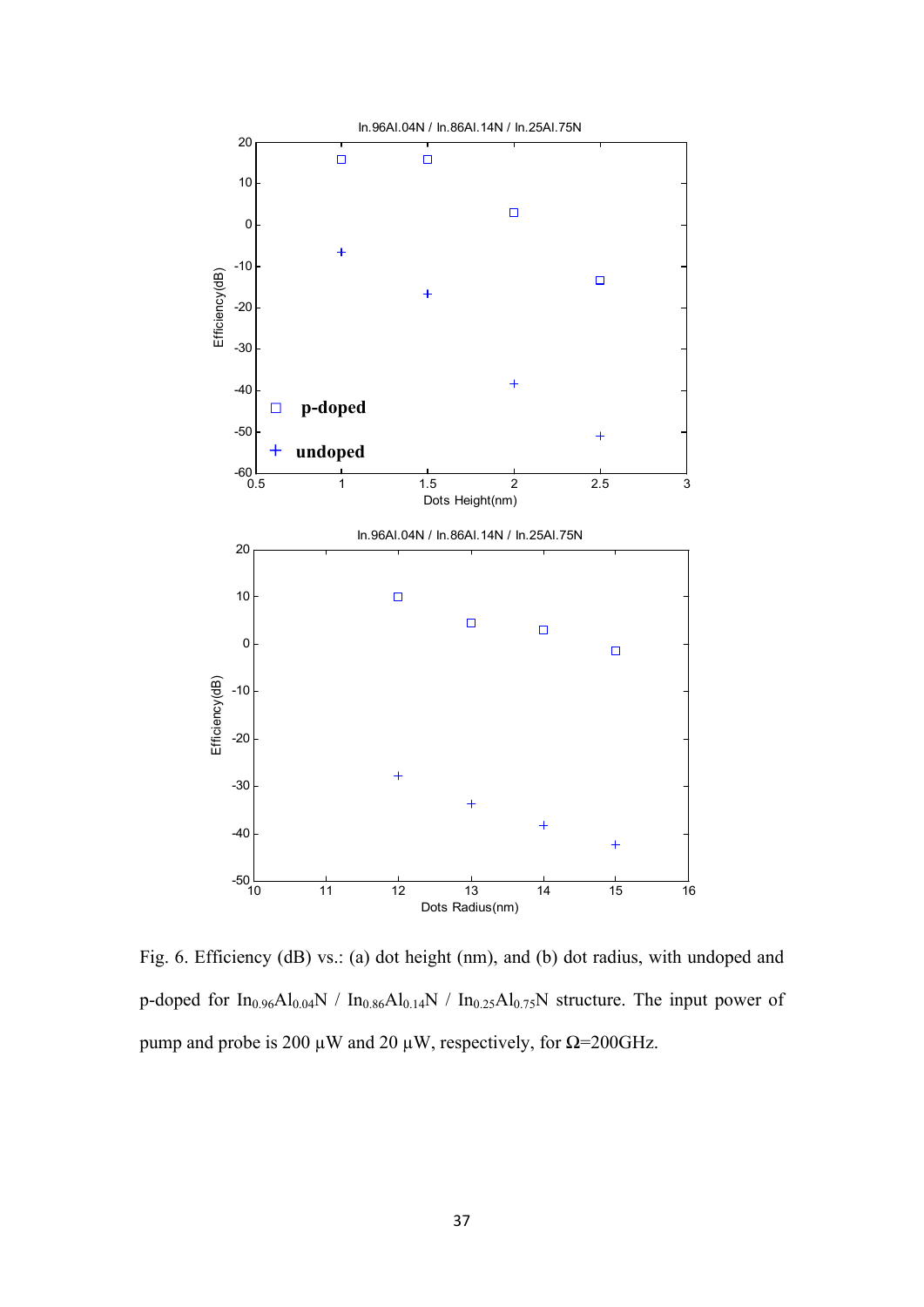

Fig. 7. Efficiency (dB) vs.  $\tau_1$  (ps), for InN / In<sub>088.</sub>Al<sub>0.12</sub>N / In<sub>0.25</sub>Al<sub>0.75</sub>N p-doped structure. The input power of pump and probe is 200  $\mu$ W and 20  $\mu$ W, respectively,  $\tau_2$  =0.2ps,  $\Omega$ =200GHz. The surface electron density is (n<sub>2D</sub>=8.3×10<sup>14</sup> m<sup>-2</sup>).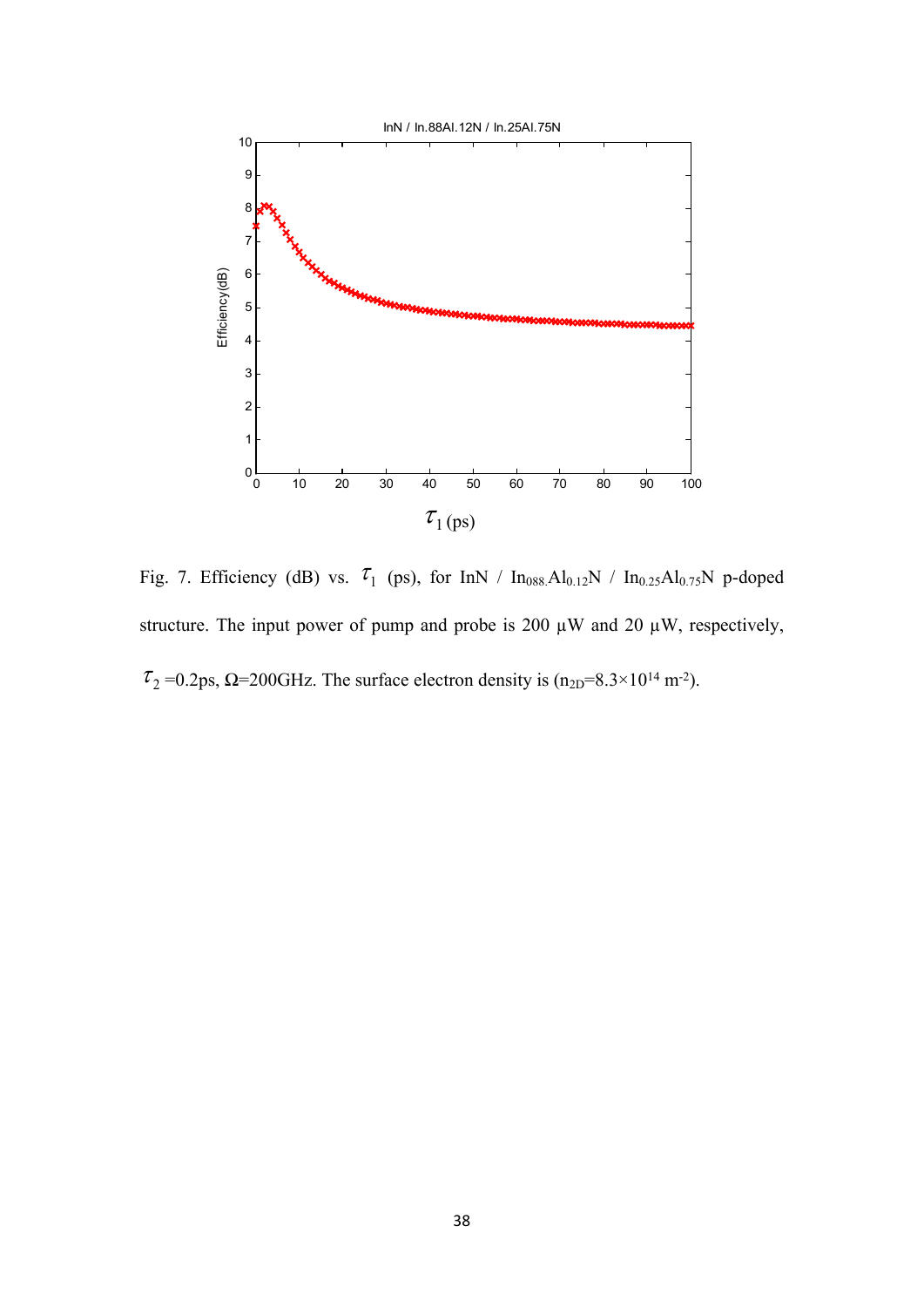

Fig. 8. The four-wave mixing efficiency  $\eta$  (dB) vs. the absolute value of the frequency detuning  $\left|\Omega\right|/2\pi$  in (GHz) for InAlN structure. Times (a)  $\tau_{eg}$  and (b)  $\tau_r$ are taken as a parameters. The input power of pump and probe is 200  $\mu$ W and 20  $\mu$ W. All lines for  $\Omega > 0$ . At p-doped and the surface electron densities (n<sub>2D</sub>=8.3×10<sup>14</sup> m<sup>-2</sup>).